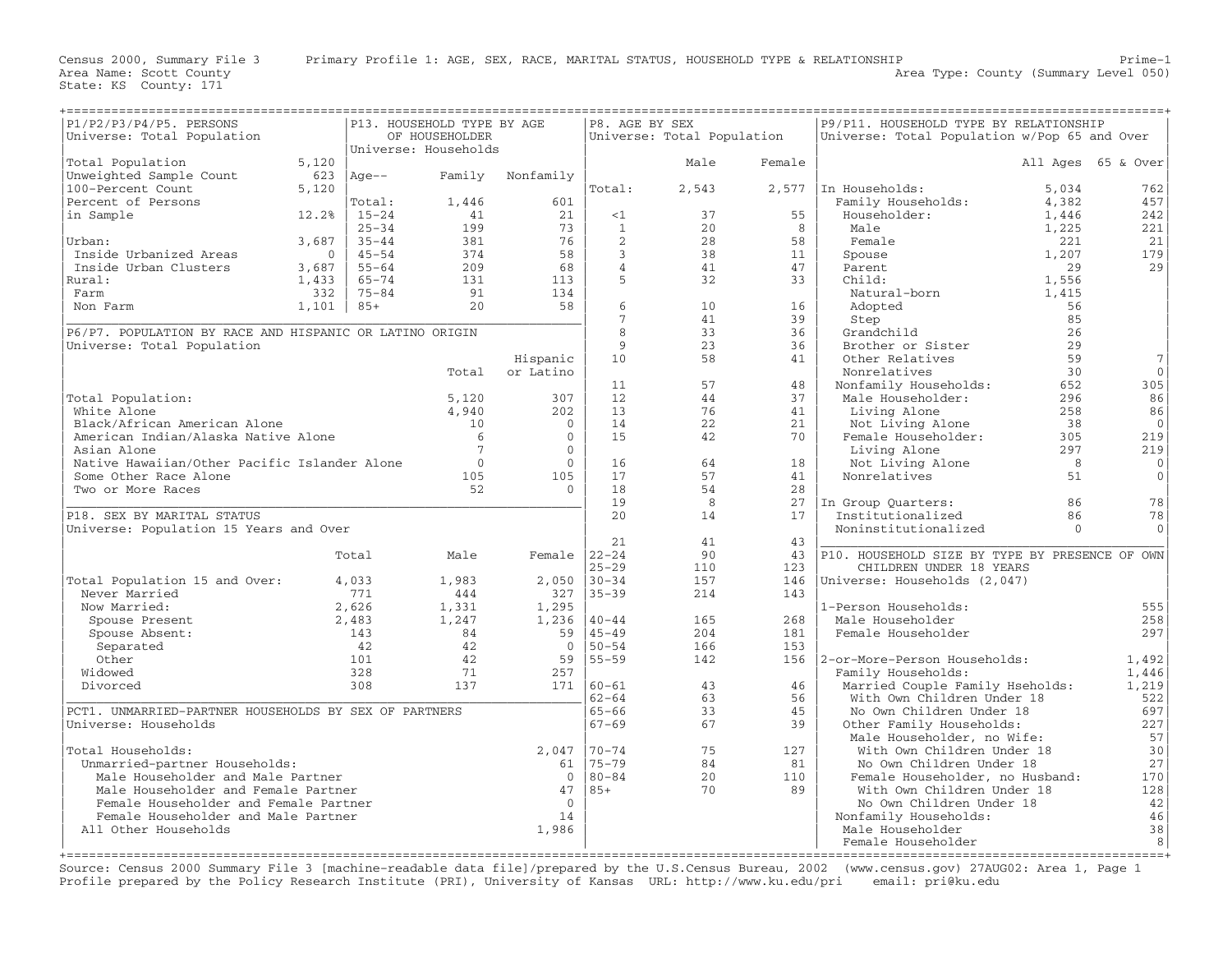Census 2000, Summary File 3 Primary Profile 2: GRANDPARENTS; FAMILY TYPE; CITIZENSHIP, BIRTHPLACE, ENTRY YEAR; LANGUAGE Prime−2 Area Type: County (Summary Level 050) Area Name: Scott County<br>State: KS County: 171

| PCT8. GRANDPARENTS BY LENGTH OF TIME RESPONSIBLE<br>FOR GRANDCHILDREN UNDER 18 YEARS<br>Universe: Population 30 Years and Over in Households Universe: Families                          |                | UNDER 18 YEARS BY AGE OF OWN CHILDREN                                                                                    |             |                         | P15. FAMILY TYPE BY PRESENCE OF OWN CHILDREN   P21. PLACE OF BIRTH BY CITIZENSHIP STATUS<br>Universe: Total Population                                                                                                                 |                                  |
|------------------------------------------------------------------------------------------------------------------------------------------------------------------------------------------|----------------|--------------------------------------------------------------------------------------------------------------------------|-------------|-------------------------|----------------------------------------------------------------------------------------------------------------------------------------------------------------------------------------------------------------------------------------|----------------------------------|
|                                                                                                                                                                                          |                |                                                                                                                          |             |                         | Total Population:                                                                                                                                                                                                                      | 5,120                            |
| Total Pop. 30+ in Households: 3,065                                                                                                                                                      |                | Total Families: 1,446                                                                                                    |             |                         | Native:                                                                                                                                                                                                                                | 4,987                            |
| Living with Own Grandchildren                                                                                                                                                            |                |                                                                                                                          |             |                         | Born in State of Residence                                                                                                                                                                                                             | 3,633                            |
| Under 18 Years:                                                                                                                                                                          | 28             | Married Couple Families: 1,219<br>With Own Children Under 18: 522                                                        |             |                         | Born in Other State in the                                                                                                                                                                                                             |                                  |
| Grandparents Responsible for                                                                                                                                                             |                |                                                                                                                          |             |                         | United States:                                                                                                                                                                                                                         | 1,334                            |
| Own Grandchildren Under 18 Years:                                                                                                                                                        | $\Omega$       | Under 6 Years Only<br>Under 6 and 6 to 17 Years<br>6 to 17 Years Only<br>No Own Children Under 18<br>697                 |             |                         | Northeast                                                                                                                                                                                                                              | 54                               |
| Length of Time --                                                                                                                                                                        |                |                                                                                                                          |             |                         | Midwest                                                                                                                                                                                                                                | 495                              |
| Less Than 6 Months                                                                                                                                                                       | $\mathbf{0}$   |                                                                                                                          |             |                         | South                                                                                                                                                                                                                                  | 433                              |
| 6 to 11 Months                                                                                                                                                                           | $\Omega$       |                                                                                                                          |             |                         | West                                                                                                                                                                                                                                   | 352                              |
| 1 to 2 Years                                                                                                                                                                             | $\mathbf{0}$   | Other Families:<br>Other Families: 227<br>Male Householder, 227<br>No Wife Present: 57<br>With Own Children Under 18: 30 |             |                         | Born Outside the United States:                                                                                                                                                                                                        | 20                               |
| 3 to 4 Years                                                                                                                                                                             | $\Omega$       |                                                                                                                          |             |                         | Puerto Rico                                                                                                                                                                                                                            | $\overline{0}$                   |
| 5 Years or More                                                                                                                                                                          | $\Omega$       |                                                                                                                          |             |                         | U.S. Island Areas                                                                                                                                                                                                                      | $\overline{0}$                   |
|                                                                                                                                                                                          |                |                                                                                                                          |             |                         | Born Abroad of American                                                                                                                                                                                                                |                                  |
| Grandparents Not Responsible for<br>Own Grandchildren Under 18 Years                                                                                                                     | 28             | Under 6 Years Only                                                                                                       |             | 15<br>$\bigcirc$        | Parent (s)                                                                                                                                                                                                                             | 20                               |
|                                                                                                                                                                                          |                |                                                                                                                          |             | 15                      | Foreign Born:                                                                                                                                                                                                                          | 133                              |
| Not Living with Own Grandchildren                                                                                                                                                        |                | Under 6 Years Only<br>Under 6 and 6 to 17 Years<br>6 to 17 Years Only<br>No Own Children Under 18                        |             | 27                      | Foreign Born:<br>Naturalized Citizen                                                                                                                                                                                                   | 40                               |
| Under 18 Years:                                                                                                                                                                          | 3,037          |                                                                                                                          |             |                         | Not a Citizen                                                                                                                                                                                                                          | 93                               |
|                                                                                                                                                                                          |                | Female Householder,                                                                                                      |             |                         |                                                                                                                                                                                                                                        |                                  |
|                                                                                                                                                                                          |                | No Husband Present:                                                                                                      |             |                         |                                                                                                                                                                                                                                        |                                  |
| PCT9. HOUSEHOLD RELATIONSHIP BY GRANDPARENTS LIVING                                                                                                                                      |                |                                                                                                                          |             |                         | Female Householder,<br>No Husband Present: 170<br>With Own Children Under 18: 128 P19. LANGUAGE SPOKEN AT HOME BY ABILITY<br>Under 6 Years Only 14 TO SPEAK ENGLISH<br>Under 6 and 6 to 17 Years 23 Universe: Population 5 Years and O |                                  |
| WITH OWN GRANDCHILDREN UNDER 18 YEARS BY                                                                                                                                                 |                |                                                                                                                          |             |                         |                                                                                                                                                                                                                                        |                                  |
| RESPONSIBILITY FOR OWN GRANDCHILDREN                                                                                                                                                     |                |                                                                                                                          |             |                         |                                                                                                                                                                                                                                        |                                  |
| Universe: Population 30 Years and Over in                                                                                                                                                |                | 6 to 17 Years Only                                                                                                       |             | 91                      |                                                                                                                                                                                                                                        |                                  |
| Households                                                                                                                                                                               |                | No Own Children Under 18                                                                                                 |             |                         | 42 Total Population 5 and Over:                                                                                                                                                                                                        | 4,777                            |
| Total Pop. 30+ in Households:                                                                                                                                                            | 3,065          | P23. YEAR OF ENTRY BY CITIZENSHIP STATUS                                                                                 |             |                         | Speak Only English                                                                                                                                                                                                                     | 4,501                            |
|                                                                                                                                                                                          |                | Universe: Foreign-born Population                                                                                        |             |                         |                                                                                                                                                                                                                                        |                                  |
| Householder or Spouse:<br>Living w/Own Grandchild Under 18:<br>Householder or Spouse:                                                                                                    | 2,914          |                                                                                                                          |             |                         | Speak Spanish:                                                                                                                                                                                                                         | 230                              |
|                                                                                                                                                                                          | 28             |                                                                                                                          | Naturalized | Not a                   |                                                                                                                                                                                                                                        | 113                              |
| Responsible for Own Grandchild                                                                                                                                                           | $\overline{0}$ | waturalized<br>Year of Entry-- Citizen                                                                                   |             | Citizen                 |                                                                                                                                                                                                                                        | 42                               |
| Not Responsible for Own Grandchild                                                                                                                                                       | 28             |                                                                                                                          |             |                         |                                                                                                                                                                                                                                        | 31                               |
| Not Living w/Own Grandchild Under 18                                                                                                                                                     | 2,886          | Total Foreign-born: 40<br>1990 to March 2000 0<br>1980 to 1989 23<br>Before 1980 17                                      |             | 93                      | Speak Spanish:<br>Speak English "Very Well"<br>Speak English "Well"<br>Speak English "Not Well"<br>Speak English "Not at All"                                                                                                          | 44                               |
|                                                                                                                                                                                          |                |                                                                                                                          |             | 55                      |                                                                                                                                                                                                                                        |                                  |
| Parent or Parent-in-Law of<br>Householder:                                                                                                                                               | 36             |                                                                                                                          |             | 38<br>$\Omega$          | Speak Other Indo-European Lang.:                                                                                                                                                                                                       | 46<br>29                         |
| Living w/Own Grandchild Under 18:                                                                                                                                                        | $\Omega$       |                                                                                                                          |             |                         |                                                                                                                                                                                                                                        | 17                               |
| Responsible for Own Grandchild                                                                                                                                                           | $\Omega$       | P22. YEAR OF ENTRY                                                                                                       |             |                         | Speak English "Very Well"<br>Speak English "Very Well"<br>Speak English "Well"<br>Speak English "Not Well"<br>Speak English "Not at All"                                                                                               | $\mathbf 0$                      |
| Not Responsible for Own Grandchild                                                                                                                                                       | $\bigcirc$     | Universe: Foreign-born Population                                                                                        |             |                         |                                                                                                                                                                                                                                        | $\overline{0}$                   |
| Not Living w/Own Grandchild Under 18                                                                                                                                                     | 36             |                                                                                                                          |             |                         |                                                                                                                                                                                                                                        |                                  |
|                                                                                                                                                                                          |                | Total Foreign-born Population:                                                                                           |             | 133                     | Speak Asian/Pacific Island Lang.:                                                                                                                                                                                                      | $\mathsf{O}\xspace$              |
| Other Relatives or Nonrelatives of                                                                                                                                                       |                |                                                                                                                          |             |                         |                                                                                                                                                                                                                                        | $\mathsf{O}\xspace$              |
| Householder:                                                                                                                                                                             | 115            | 1995 to March 2000                                                                                                       |             | 21                      | Speak English "Very Well"<br>Speak English "Well"<br>Speak English "Not Well"                                                                                                                                                          | $\mathsf{O}\xspace$              |
|                                                                                                                                                                                          |                | 1990 to 1994                                                                                                             |             | 34                      |                                                                                                                                                                                                                                        | $\mathsf{O}\xspace$              |
|                                                                                                                                                                                          |                | 1985 to 1989                                                                                                             |             | 48                      | Speak English "Not at All"                                                                                                                                                                                                             | $\overline{0}$                   |
|                                                                                                                                                                                          |                | 1980 to 1984                                                                                                             |             | 13                      |                                                                                                                                                                                                                                        |                                  |
| Householder:<br>Living w/Own Grandchild Under 18:<br>Responsible for Own Grandchild 0<br>Not Responsible for Own Grandchild 0<br>0<br>Not Responsible for Own Grandchild Under 18<br>115 |                | 1975 to 1979                                                                                                             |             | 10                      | Speak Other Languages:                                                                                                                                                                                                                 | $\mathsf{O}\xspace$              |
|                                                                                                                                                                                          |                | 1970 to 1974                                                                                                             |             | $\Omega$                | Speak English "Very Well"                                                                                                                                                                                                              | $\mathsf{O}\xspace$              |
|                                                                                                                                                                                          |                | 1965 to 1969<br>Before 1965                                                                                              |             | $7^{\circ}$<br>$\Omega$ | Speak English "Well"<br>Speak English "Not Well"                                                                                                                                                                                       | $\overline{0}$<br>$\overline{0}$ |
|                                                                                                                                                                                          |                |                                                                                                                          |             |                         | Speak English "Not at All"                                                                                                                                                                                                             | $\mathbf{0}$                     |
|                                                                                                                                                                                          |                |                                                                                                                          |             |                         |                                                                                                                                                                                                                                        |                                  |
|                                                                                                                                                                                          |                |                                                                                                                          |             |                         |                                                                                                                                                                                                                                        |                                  |

Source: Census 2000 Summary File 3 [machine−readable data file]/prepared by the U.S.Census Bureau, 2002 (www.census.gov) 27AUG02: Area 1, Page 2 Profile prepared by the Policy Research Institute (PRI), University of Kansas URL: http://www.ku.edu/pri email: pri@ku.edu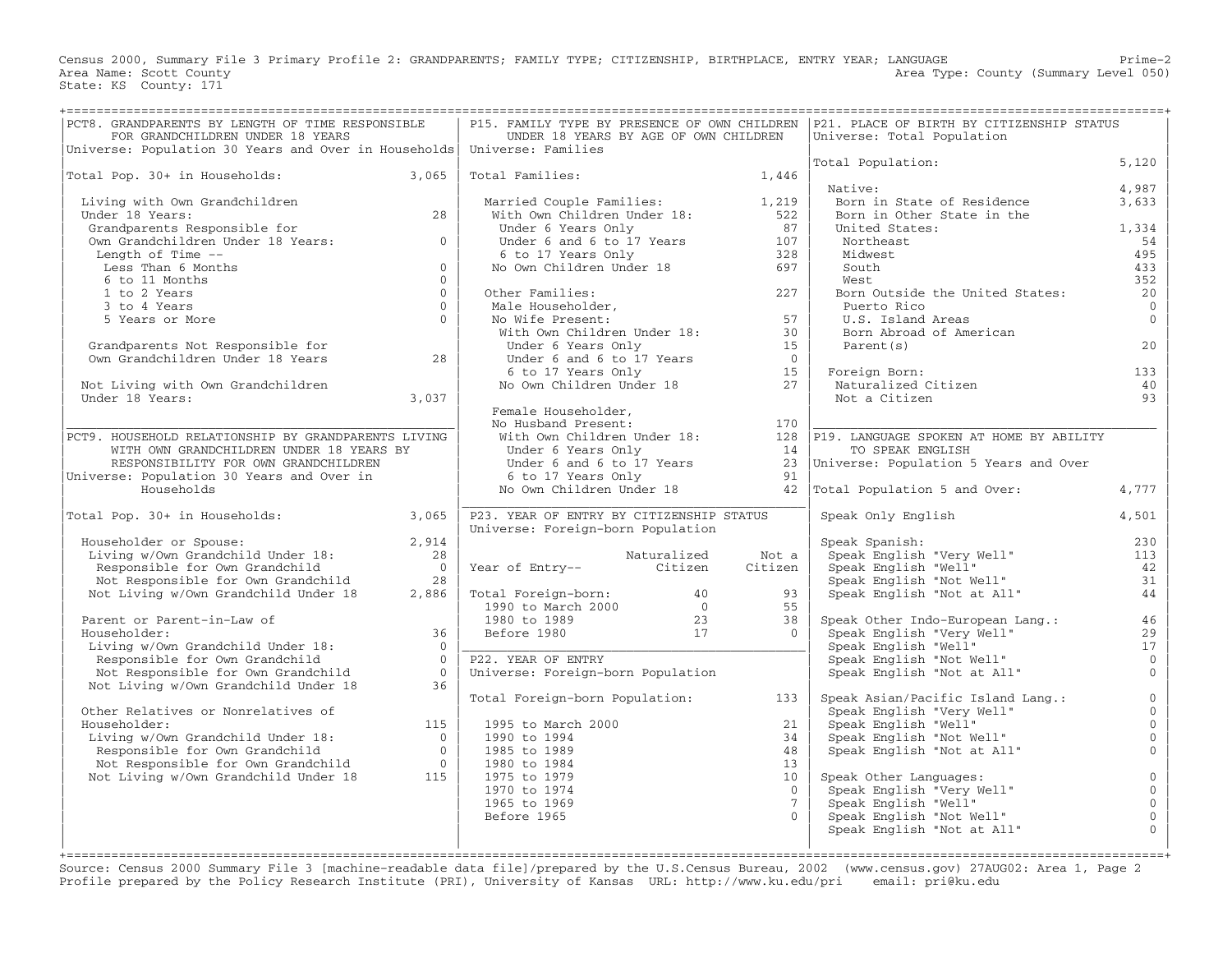State: KS County: 171

| PCT16/PCT18 ANCESTRY<br>Two Universes: PCT16-Persons; PCT18-Total Ancestry Categories Reported |                |                |                         |              |              |                                       |                |                     |
|------------------------------------------------------------------------------------------------|----------------|----------------|-------------------------|--------------|--------------|---------------------------------------|----------------|---------------------|
|                                                                                                | First          | Total          |                         | First        | Total        |                                       | First          | Total               |
| First Ancestry                                                                                 | 3,709          | N/A            |                         | Reported     | Reported     |                                       | Reported       | Reported            |
| Total Specified Ancestries                                                                     | N/A            | 5,097          |                         |              |              |                                       |                |                     |
| Acadian/Cajun                                                                                  | $\Omega$       | $\Omega$       | Israeli                 | $\Omega$     | $\Omega$     | West Indian (Exc Hisp Gp):            | $\Omega$       | $\mathbf{0}$        |
| Afghan                                                                                         | $\mathbf{0}$   | $\Omega$       | Italian                 | 12           | 20           | Bahamian                              | $\Omega$       | $\mathbf 0$         |
| Albanian                                                                                       | $\mathbf{0}$   | $\mathbf{0}$   | Latvian                 | $\mathbf{0}$ | $\mathbf{0}$ | Barbadian                             | $\overline{0}$ | $\mathsf{O}\xspace$ |
| Alsatian                                                                                       | $\Omega$       | $\Omega$       | Lithuanian              | $\Omega$     | $\Omega$     | Belizean                              | $\Omega$       | $\mathbf 0$         |
| Arab:                                                                                          | $\Omega$       | $\Omega$       | Luxemburger             | $\Omega$     | $\Omega$     | Bermudan                              | $\Omega$       | $\mathsf{O}\xspace$ |
| Eqyptian                                                                                       | $\Omega$       | $\Omega$       | Macedonian              | $\Omega$     | $\Omega$     | British West Indian                   | $\Omega$       | $\mathbf 0$         |
| Iraqi                                                                                          | $\Omega$       | $\Omega$       | Maltese                 | $\Omega$     | $\Omega$     | Dutch West Indian                     | $\Omega$       | $\mathsf{O}\xspace$ |
| Jordanian                                                                                      | $\cap$         | $\Omega$       | New Zealander           | $\Omega$     | $\Omega$     | Haitian                               | $\Omega$       | $\mathsf{O}\xspace$ |
| Lebanese                                                                                       | $\Omega$       | $\Omega$       | Northern European       | $\Omega$     | $\Omega$     | Jamaican                              | $\Omega$       | $\mathbf 0$         |
| Moroccan                                                                                       | $\Omega$       | $\Omega$       | Norwegian               | 51           | 64           | Trinidadian & Tobagonian              | $\Omega$       | $\mathsf{O}\xspace$ |
| Palestinian                                                                                    | $\Omega$       | $\Omega$       | Pennsylvania German     | $\Omega$     | $\Omega$     | U.S. Virgin Islander                  | $\Omega$       | $\mathbf 0$         |
| Syrian                                                                                         | $\Omega$       | $\Omega$       | Polish                  | 28           | 49           | West Indian                           | $\Omega$       | $\mathsf{O}\xspace$ |
| Arab/Arabic                                                                                    | $\cap$         | $\Omega$       | Portuquese              | $\Omega$     | $\Omega$     | Other West Indian                     | $\Omega$       | $\Omega$            |
| Other Arab                                                                                     | $\Omega$       | $\Omega$       | Romanian                | $\mathbf{0}$ | $\Omega$     | Yuqoslavian                           | $\Omega$       | $\mathbf 0$         |
| Armenian                                                                                       | $\Omega$       | $\overline{0}$ | Russian                 | 34           | 104          | Other Groups**                        | 508            | 572                 |
| Assyrian/Chaldean/Syriac                                                                       | $\Omega$       | $\Omega$       | Scandinavian            | $\Omega$     | $\Omega$     | Unclassified or                       |                |                     |
| Australian                                                                                     | $\mathbf{0}$   | $\mathbf{O}$   | Scotch-Irish            | 24           | 32           | Not Reported                          | 1,411          | N/A                 |
| Austrian                                                                                       | $\Omega$       | 7              | Scottish                | 48           | 48           |                                       |                |                     |
| Basque                                                                                         | $\Omega$       | $\Omega$       | Serbian                 | $\Omega$     | $\Omega$     | PCT21. RESIDENCE IN 1995              |                |                     |
| Belgian                                                                                        | $\Omega$       | $\Omega$       | Slavic                  | $\Omega$     | $\mathsf{Q}$ | Universe: Population 5 Years and Over |                |                     |
| Brazilian                                                                                      | $\Omega$       | $\Omega$       | Slovak                  | $\Omega$     | $\mathbf{0}$ |                                       |                |                     |
| British                                                                                        | $\Omega$       | $\Omega$       | Slovene                 | $\Omega$     | $\mathbf 0$  | Total Population 5 and Over:          |                | 4,777               |
| Bulgarian                                                                                      | $\Omega$       | $\Omega$       | Soviet Union            | $\Omega$     | $\Omega$     |                                       |                |                     |
| Canadian                                                                                       | $\Omega$       | $\Omega$       | Subsaharan African:     | 12           | 12           | Same House in 1995                    |                | 2,633               |
| Carpatho Rusyn                                                                                 | $\Omega$       | $\Omega$       | Cape Verdean            | $\Omega$     | $\Omega$     | Different House in 1995:              |                | 2,144               |
| Celtic                                                                                         | $\Omega$       | $\mathbf{0}$   | Ethiopian               | $\Omega$     | $\Omega$     | In United States in 1995:             |                | 2,135               |
| Croatian                                                                                       | $\Omega$       | $\Omega$       | Ghanian                 | $\Omega$     | $\Omega$     | Same City or Town:                    |                | 755                 |
| Cypriot                                                                                        | $\Omega$       | $\mathbf{0}$   | Kenyan                  | $\Omega$     | $\Omega$     | Same County                           |                | 755                 |
| Czech                                                                                          | $\overline{7}$ | 16             | Liberian                | $\mathbf{O}$ | $\mathbf{0}$ | Different County (Same State)         |                | $\overline{0}$      |
| Czechoslovakian                                                                                | $\Omega$       | $\Omega$       | Nigerian                | 12           | 12           | Not Same City or Town:                |                | 1,380               |
| Danish                                                                                         | 8              | 15             | Senegalese              | $\Omega$     | $\Omega$     | Same County                           |                | 581                 |
| Dutch                                                                                          | 95             | 167            | Sierra Leonean          | $\Omega$     | $\mathbf{0}$ | Different County:                     |                | 799                 |
| Eastern European                                                                               | $\Omega$       | $\Omega$       | Somalian                | $\Omega$     | $\Omega$     | Same State                            |                | 524                 |
| English                                                                                        | 493            | 751            | South African           | $\Omega$     | $\Omega$     | Different State:                      |                | 275                 |
| Estonian                                                                                       | $\Omega$       | $\Omega$       | Sudanese                | $\Omega$     | $\Omega$     | Northeast                             |                | $\overline{0}$      |
| European                                                                                       | 47             | 47             | Uqandan                 | $\Omega$     | $\mathbf{0}$ | Midwest                               |                | 81                  |
| Finnish                                                                                        | $\Omega$       | $\Omega$       | Zairian                 | $\Omega$     | $\Omega$     | South                                 |                | 111                 |
| French (Except Basque)                                                                         | 112            | 210            | Zimbabwean              | $\Omega$     | $\Omega$     | West.                                 |                | 83                  |
| French Canadian                                                                                | $\mathbf{0}$   | $\mathbf{0}$   | African                 | $\mathbf{0}$ | $\mathbf{0}$ | In Puerto Rico in 1995:               |                | $\overline{0}$      |
| German                                                                                         | 1,448          | 1,732          | Other Subsaharan Af     | $\Omega$     | $\Omega$     | Same City or Town                     |                | $\mathsf{O}\xspace$ |
| German Russian                                                                                 | $\mathbf{0}$   | $\Omega$       | Swedish                 | 41           | 112          | Not Same City or Town                 |                | $\mathsf{O}\xspace$ |
| Greek                                                                                          | 9              | 9              | Swiss                   | $\Omega$     | 16           | Same Municipio                        |                | $\mathbf 0$         |
| Guyanese                                                                                       | $\Omega$       | $\Omega$       | Turkish                 | $\Omega$     | $\mathbf{0}$ | Different Municipio                   |                | $\mathsf{O}\xspace$ |
| Hungarian                                                                                      | $\Omega$       | $\Omega$       | Ukranian                | $\Omega$     | $\Omega$     | Elsewhere in 1995:                    |                | 9                   |
| Icelander                                                                                      | $\Omega$       | $\Omega$       | United States/American* | 494          | 494          | U.S. Island Areas                     |                | $\mathbf 0$         |
| Iranian                                                                                        | $\Omega$       | $\mathbf{0}$   | Welsh                   | 34           | 84           | Foreign Country or at Sea             |                | 9                   |
| Irish                                                                                          | 204            | 527            |                         |              |              |                                       |                |                     |

| \* Includes only people reporting "U.S." or "American" as their sole ancestry. For example, "Irish−American" is tallied only as "Irish". |

| \*\* Includes most reported ancestries which are equivalent to specific race & Hispanic/Latino groups, such as Cree, Thai, Samoan & Cuban. | +===================================================================================================================================================+

Source: Census 2000 Summary File 3 [machine−readable data file]/prepared by the U.S.Census Bureau, 2002 (www.census.gov) 27AUG02: Area 1, Page 3 Profile prepared by the Policy Research Institute (PRI), University of Kansas URL: http://www.ku.edu/pri email: pri@ku.edu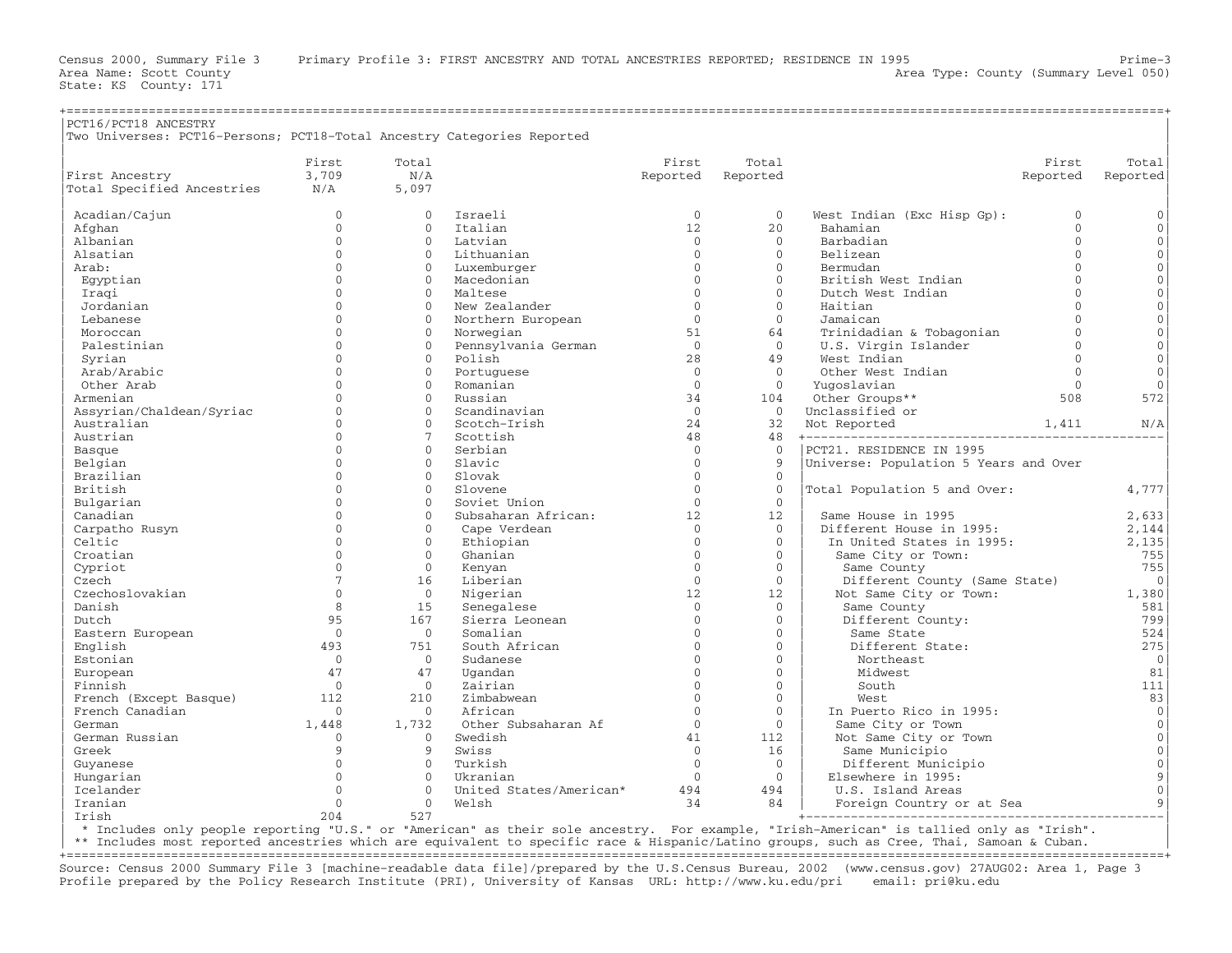Census 2000, Summary File 3 Primary Profile 4: SCHOOL ENROLLMENT AND EDUCATIONAL ATTAINMENT BY RACE & HISP./LATINO Prime−4 Area Name: Scott County 1999 (Summary Level 050) Area Type: County (Summary Level 050) State: KS County: 171

| P147A-I. SCHOOL ENROLLMENT BY LEVEL AND SCHOOL TYPE BY RACE (*) AND HISPANIC OR LATINO (**)<br>Universe: Population 3 Years and Over |                |                            |                                     |                |                                         |                        |                               |                       |                                       |  |  |  |
|--------------------------------------------------------------------------------------------------------------------------------------|----------------|----------------------------|-------------------------------------|----------------|-----------------------------------------|------------------------|-------------------------------|-----------------------|---------------------------------------|--|--|--|
|                                                                                                                                      | White<br>Alone | Black<br>/Af Amer<br>Alone | Amer Indian<br>/Alaska Nat<br>Alone | Asian<br>Alone | Native<br>Hawaiian<br>/Pac Isl<br>Alone | Other<br>Race<br>Alone | Two or *<br>More *<br>Races * | Hispanic<br>or Latino | White Alone<br>not Hisp.<br>or Latino |  |  |  |
| Total Population 3 and Over:                                                                                                         | 4,764          | 10                         |                                     |                |                                         | 94                     | $33 *$                        | 270                   | 4,588                                 |  |  |  |
| In Nursery School/Preschool:<br>Public School                                                                                        | 55<br>32       |                            |                                     |                |                                         |                        | $11 *$                        |                       |                                       |  |  |  |
| Private School<br>Enrolled in Kindergarten:                                                                                          | 23<br>38       |                            |                                     |                |                                         |                        | $10 *$                        |                       | 38                                    |  |  |  |
| Public School                                                                                                                        | 38             |                            |                                     |                |                                         |                        | $10 *$                        |                       |                                       |  |  |  |
| Private School<br>Enrolled in Grade $1$ - Grade 8:                                                                                   | 633            |                            |                                     |                |                                         |                        | ∩ *<br>∩ *                    | 22                    | 61                                    |  |  |  |
| Public School<br>Private School                                                                                                      | 599<br>34      |                            |                                     |                |                                         |                        | ∩ *                           | 22                    | 34                                    |  |  |  |
| Enrolled in Grade $9 -$ Grade12:<br>Public School                                                                                    | 343<br>326     |                            |                                     |                |                                         |                        |                               | 26<br>26              | 321<br>304                            |  |  |  |

| Private School 17 0 0 0 0 0 0 \* 0 17 | Post in College: The college: 130 0 0 0 0 0 0 0 0 0 0 130 Public School 130 0 130 in the college: 130 0 0 0 0 0 130 in the college: 130 0 0 0 0 130 in the college: 119 0 0 0 0 0 0 119 in the college: 119 0 0 0 0 0 119 in t | Public School 119 0 0 0 0 0 0 \* 0 119 | | Private School 11 0 0 0 0 0 0 \* 0 11 | Not Enrolled in School 3,565 10 1 7 0 90 12 \* 222 3,433 |\_\_\_\_\_\_\_\_\_\_\_\_\_\_\_\_\_\_\_\_\_\_\_\_\_\_\_\_\_\_\_\_\_\_\_\_\_\_\_\_\_\_\_\_\_\_\_\_\_\_\_\_\_\_\_\_\_\_\_\_\_\_\_\_\_\_\_\_\_\_\_\_\_\_\_\_\_\_\_\_\_\_\_\_\_\_\_\_\_\_\_\_\_\_\_\_\_\_\_\_\_\_\_\_\_\_\_\_\_\_\_\_\_\_\_\_\_\_\_\_\_\_\_\_\_\_\_\_\_\_\_\_\_\_\_\_\_\_\_\_\_\_\_\_\_\_\_|

| | |P148A−I. EDUCATIONAL ATTAINMENT BY SEX BY RACE (\*) AND HISPANIC OR LATINO (\*\*) | |Universe: Population 25 Years and Over |

|                               |       |          |             |       | Native   |       |          |           |             |
|-------------------------------|-------|----------|-------------|-------|----------|-------|----------|-----------|-------------|
|                               |       | Black    | Amer Indian |       | Hawaiian | Other | Two or * |           | White Alone |
|                               | White | /Af Amer | /Alaska Nat | Asian | /Pac Isl | Race  | More *   | Hispanic  | not Hisp.   |
|                               | Alone | Alone    | Alone       | Alone | Alone    | Alone | Races *  | or Latino | or Latino   |
| Total Population 25 and Over: | 3,322 | 10       |             |       |          | 36    |          | 105       | 3,253       |
| Male:                         | 1,559 | 10       |             |       |          | 36    |          | 67        | 1,528       |
| Less than 9th Grade           | 107   |          |             |       |          | 12    |          | 22        | 97          |
| 9th-12th Grade, No Diploma    | 122   |          |             |       |          | 11    |          | 11        | 122         |
| High School Graduate/GED      | 510   |          |             |       |          | 13    |          | 23        | 500         |
| Some College, No Degree       | 316   |          |             |       |          |       |          |           | 305         |
| Associate Degree              | 138   |          |             |       |          |       |          |           | 138         |
| Bachelor's Degree             | 237   |          |             |       |          |       |          |           | 237         |
| Graduate/Professional Degree  | 129   | 10       |             |       |          |       |          |           | 129         |
| Female:                       | 1,763 |          |             |       |          |       |          | 38        | 1,725       |
| Less than 9th Grade           | 118   |          |             |       |          |       |          |           | 118         |
| 9th-12th Grade, No Diploma    | 152   |          |             |       |          |       |          | 38        | 114         |
| High School Graduate/GED      | 444   |          |             |       |          |       |          |           | 444         |
| Some College, No Degree       | 551   |          |             |       |          |       |          |           | 551         |
| Associate Degree              | 98    |          |             |       |          |       |          |           | 98          |
| Bachelor's Degree             | 257   |          |             |       |          |       |          |           | 257         |
| Graduate/Professional Degree  | 143   |          |             |       |          |       |          |           | 143         |
|                               |       |          |             |       |          |       |          |           |             |

| \* For Census 2000, persons could report more than one race, but the seven racial categories shown are mutually exclusive and include everyone. |

\*\* Hispanic or Latino is NOT considered a race. People who reported themselves as Hispanic are also counted in the seven racial categories. +===================================================================================================================================================+

Source: Census 2000 Summary File 3 [machine−readable data file]/prepared by the U.S.Census Bureau, 2002 (www.census.gov) 27AUG02: Area 1, Page 4 Profile prepared by the Policy Research Institute (PRI), University of Kansas URL: http://www.ku.edu/pri email: pri@ku.edu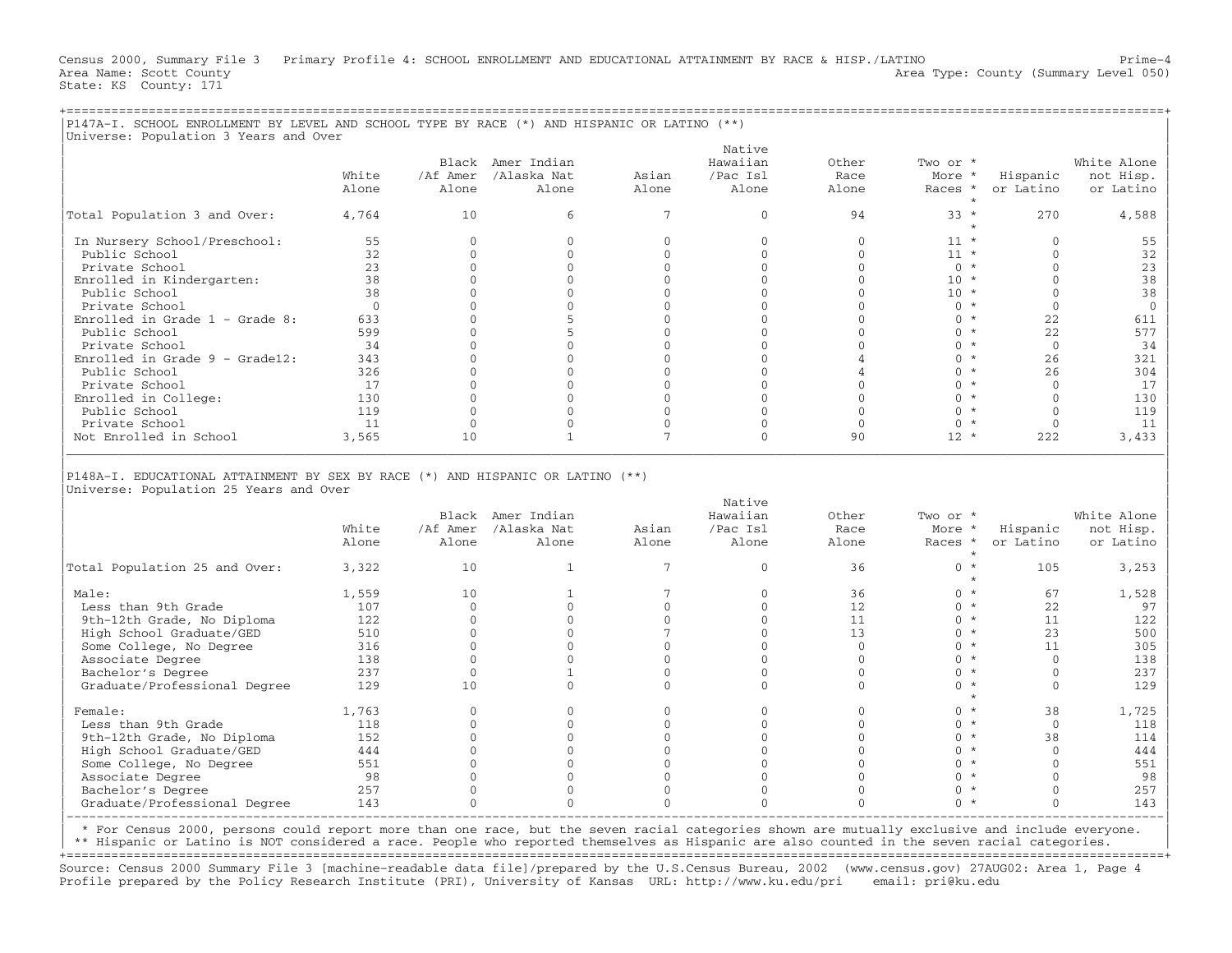Census 2000, Summary File 3 Primary Profile 5: SCHOOL ENROLLMENT; EDUC. ATTAINMENT; EMPLOYMENT, FAMILY TYPE & CHILDREN Prime−5 Area Name: Scott County 1999 and County Area Type: County (Summary Level 050) State: KS County: 171

| P36. SCHOOL ENROLLMENT BY LEVEL AND SCHOOL TYPE   P37. EDUCATIONAL ATTAINMENT BY SEX<br>Universe: Population 3 Years and Over |            |                      | Universe: Population 25 Years and Over                      | P44. FAMILY TYPE BY EMPLOYMENT<br><b>STATUS</b> |                 |                |                            |                  |
|-------------------------------------------------------------------------------------------------------------------------------|------------|----------------------|-------------------------------------------------------------|-------------------------------------------------|-----------------|----------------|----------------------------|------------------|
|                                                                                                                               |            |                      |                                                             |                                                 |                 |                | Universe: Families         |                  |
|                                                                                                                               | Male       | Female               |                                                             | Total                                           | Male            | Female         |                            |                  |
|                                                                                                                               |            |                      |                                                             |                                                 |                 |                | Total Families:            | 1,446            |
| Total Pop. 3 and Over:                                                                                                        | 2,458      |                      | $2,456$ Total Pop. 25 and Over:                             | 3,376                                           | 1,613           | 1,763          |                            |                  |
|                                                                                                                               |            |                      |                                                             |                                                 |                 |                | Married Couple Families:   | 1,219            |
| In Nursery/Preschool:                                                                                                         | 26         | 40                   | No School Completed                                         | 10                                              | 10 <sup>°</sup> | $\Omega$       | Husband in Labor Force:    | 1,037            |
| Public School                                                                                                                 | 11         | 32                   | Nursery to 4th Grade                                        | 17                                              | $\overline{0}$  | 17             | Husband Employed or        |                  |
| Private School                                                                                                                | 1.5        | 8                    | 5th and 6th Grade                                           | 2.8                                             | 19              | $\overline{9}$ | in Armed Forces:           | 1,028            |
| In Kindergarten:                                                                                                              | 24         | 24                   | 7th and 8th Grade                                           | 182                                             | 90              | 92             | Wife in Labor Force:       | 807              |
| Public School                                                                                                                 | 24         | 24                   | 9th Grade                                                   | 52                                              | 44              | 8              | Wife Employed or in        |                  |
| Private School                                                                                                                | $\bigcap$  | $\Omega$             | 10th Grade                                                  | 68                                              | 25              | 43             | Armed Forces               | 780              |
| In Grade $1$ - Grade $4$ :                                                                                                    | 159        | 148                  | 11th Grade                                                  | 59                                              | 26              | 33             | Wife Unemployed            | 27               |
| Public School                                                                                                                 | 159        | 148                  | 12th Grade, No Diploma                                      | 106                                             | 38              | 68             | Wife Not in Labor          |                  |
| Private School                                                                                                                | $\bigcirc$ | $\Omega$             | High School Graduate                                        |                                                 |                 |                | Force                      | 221              |
| In Grade $5$ - Grade 8:                                                                                                       | 190        | 141                  | (Includes Equivalency)                                      | 974                                             | 530             | 444            |                            |                  |
| Public School                                                                                                                 | 171        | 126                  | Some College: $<$ 1 year                                    | 328                                             | 82              | 246            | Husband Unemployed:        | 9                |
| Private School                                                                                                                | 19         | 15                   | Some College: 1 Year                                        |                                                 |                 |                | Wife in Labor Force:       | 9                |
| In Grade $9$ - Grade 12:                                                                                                      | 169        | 178                  | or More, No Degree                                          | 539                                             | 234             | 305            | Wife Employed or in        | $\Omega$         |
| Public School                                                                                                                 | 152        | 178                  | Associate Degree                                            | 236                                             | 138             | 98             | Armed Forces               |                  |
| Private School                                                                                                                | 17<br>28   | $\overline{0}$       | Bachelor's Degree                                           | 495                                             | 238             | 257            | Wife Unemployed            | 9                |
| College: Undergraduate:<br>Public School                                                                                      | 28         | 65<br>56             | Masters Degree                                              | 160<br>105                                      | 73<br>49        | 87<br>56       | Wife Not in Labor<br>Force | $\Omega$         |
| Private School                                                                                                                | $\bigcap$  | 9                    | Professional Degree<br>Doctorate Degree                     | 17                                              | 17              | $\Omega$       |                            |                  |
| Graduate/Professional:                                                                                                        | 18         | 19                   |                                                             |                                                 |                 |                | Husband Not in             |                  |
| Public School                                                                                                                 | 18         | 17                   |                                                             |                                                 |                 |                | Labor Force:               | 182              |
| Private School                                                                                                                | $\bigcap$  | 2                    | P45. EMPLOYMENT STATUS OF WOMEN BY PRESENCE OF OWN CHILDREN |                                                 |                 |                | Wife in Labor Force:       | 32               |
| Not Enrolled in School                                                                                                        | 1,844      | 1,841                | UNDER 18 YEARS BY AGE OF OWN CHILDREN                       |                                                 |                 |                | Wife Employed or in        |                  |
|                                                                                                                               |            |                      | Universe: Females 16 Years and Over                         |                                                 |                 |                | Armed Forces               | 32               |
| P38. EMPLOYMENT STATUS BY SCHOOL ENROLLMENT                                                                                   |            |                      |                                                             |                                                 |                 |                | Wife Unemployed            | $\Omega$         |
| Universe: Population 16 To 19 Years                                                                                           |            |                      | Total Females 16 and Over:                                  |                                                 |                 | 1,980          | Wife Not in Labor          |                  |
|                                                                                                                               |            |                      |                                                             |                                                 |                 |                | Force                      | 150              |
| Total Population 16 to 19:                                                                                                    |            | 297                  | With Own Children Under 18 Years:                           |                                                 |                 | 678            |                            |                  |
|                                                                                                                               |            |                      | Under 6 Years Only:                                         |                                                 |                 | 141            | Other Families:            | 227              |
| In Armed Forces:                                                                                                              |            | $\Omega$             | In Labor Force:                                             |                                                 |                 | 85             | Male Householder,          |                  |
| Enrolled in School:                                                                                                           |            | $\Omega$             | Employed or in Armed Forces                                 |                                                 |                 | 80             | no Wife Present:           | 57               |
| High School Graduate                                                                                                          |            | $\Omega$             | Unemployed                                                  |                                                 |                 | $-5$           | In Labor Force:            | 51               |
| Not High School Graduate                                                                                                      |            | $\Omega$             | Not in Labor Force                                          |                                                 |                 | 56             | Employed or in             |                  |
| Not Enrolled in School:                                                                                                       |            | $\Omega$             | Under 6 and 6 to 17 Years:                                  |                                                 |                 | 137            | Armed Forces               | 51               |
| High School Graduate                                                                                                          |            | $\Omega$             | In Labor Force:                                             |                                                 |                 | 103            | Unemployed                 | $\mathbf{0}$     |
| Not High School Graduate                                                                                                      |            | $\Omega$             | Employed or in Armed Forces                                 |                                                 |                 | 103            | Not in Labor Force         | $6 \overline{6}$ |
| Civilian:                                                                                                                     |            | 297                  | Unemployed                                                  |                                                 |                 | $\overline{0}$ |                            |                  |
| Enrolled in School:                                                                                                           |            | 215                  | Not in Labor Force                                          |                                                 |                 | 34             | Female Householder,        |                  |
| Employed                                                                                                                      |            | 129                  | 6 to 17 Years Only:                                         |                                                 |                 | 400            | no Husband Present:        | 170              |
| Unemployed                                                                                                                    |            | $\Omega$             | In Labor Force:                                             |                                                 |                 | 355            | In Labor Force:            | 152              |
| Not in Labor Force                                                                                                            |            | 86                   | Employed or in Armed Forces                                 |                                                 |                 | 355            | Employed or in             |                  |
| Not Enrolled in School:                                                                                                       |            | 82                   | Unemployed                                                  |                                                 |                 | $\Omega$       | Armed Forces               | 152              |
| High School Graduate:                                                                                                         |            | 18                   | Not in Labor Force                                          |                                                 |                 | 45             | Unemployed                 | $\bigcap$        |
| Employed                                                                                                                      |            | 14<br>$\overline{4}$ | No Own Children Under 18 Years:                             |                                                 |                 | 1,302          | Not in Labor Force         | 18               |
| Unemployed                                                                                                                    |            | $\Omega$             |                                                             |                                                 |                 |                |                            |                  |
| Not in Labor Force<br>Not High School Graduate:                                                                               |            | 64                   | In Labor Force:<br>Employed or in Armed Forces              |                                                 |                 | 711<br>662     |                            |                  |
| Employed                                                                                                                      |            | 47                   | Unemployed                                                  |                                                 |                 | 49             |                            |                  |
| Unemployed                                                                                                                    |            | 6                    | Not in Labor Force                                          |                                                 |                 | 591            |                            |                  |
| Not in Labor Force                                                                                                            |            | 11                   |                                                             |                                                 |                 |                |                            |                  |
|                                                                                                                               |            |                      |                                                             |                                                 |                 |                |                            |                  |

Source: Census 2000 Summary File 3 [machine−readable data file]/prepared by the U.S.Census Bureau, 2002 (www.census.gov) 27AUG02: Area 1, Page 5 Profile prepared by the Policy Research Institute (PRI), University of Kansas URL: http://www.ku.edu/pri email: pri@ku.edu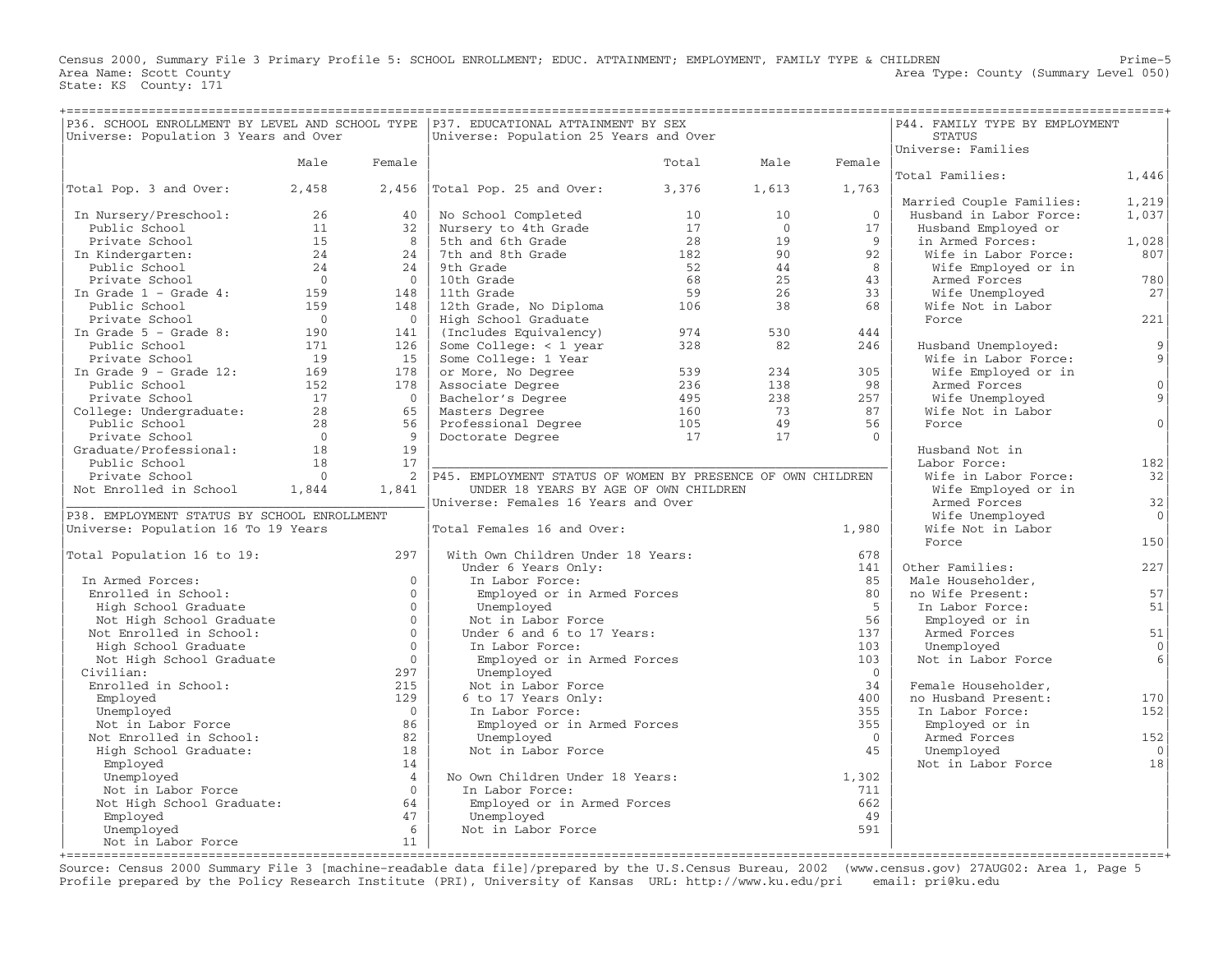Census 2000, Summary File 3 Primary Profile 6: LABOR FORCE STATUS; WORK & FAMILY; HOURS/WEEKS WORKED; DISABILITY STATUS Prime−6 Area Name: Scott County **Area Type: County Area Type: County (Summary Level 050)** State: KS County: 171

| P43/P150A-I. EMPLOYMENT STATUS BY SEX BY RACE AND HISPANIC OR LATINO ORIGIN                                                                                                                 |                                        |                               |                      |                                      |                                      |                           |          |                                                                                                                 |                                 |                   |
|---------------------------------------------------------------------------------------------------------------------------------------------------------------------------------------------|----------------------------------------|-------------------------------|----------------------|--------------------------------------|--------------------------------------|---------------------------|----------|-----------------------------------------------------------------------------------------------------------------|---------------------------------|-------------------|
|                                                                                                                                                                                             | Universe: Population 16 Years and Over |                               |                      |                                      |                                      | Native                    |          |                                                                                                                 |                                 |                   |
|                                                                                                                                                                                             |                                        |                               |                      | Black Amer Indian                    |                                      | Hawaiian                  | Other    | Two or *                                                                                                        |                                 | White Alone       |
|                                                                                                                                                                                             | A11                                    | White                         | /Af Amer /Alaska Nat |                                      | Asian                                | /Pac Isl                  | Race     | More *                                                                                                          | Hispanic                        | not Hisp.         |
|                                                                                                                                                                                             | Races                                  | Alone                         | Alone                | Alone                                | Alone                                | Alone                     | Alone    | Races *                                                                                                         | or Latino                       | or Latino         |
| Total 16 and Over:                                                                                                                                                                          | 3,921                                  | 3,806                         | 10                   | $\mathbf{1}$                         | $7\phantom{.0}$                      | $\mathbf{0}$              |          | $12 *$<br>85                                                                                                    | 210                             | 3,681             |
| Male:                                                                                                                                                                                       | 1,941                                  | 1,866                         | 10                   | $\mathbf{1}$                         | $7\phantom{.0}$                      | $\Omega$                  |          | 57<br>$0 *$                                                                                                     | 132                             | 1,791             |
| In Labor Force:                                                                                                                                                                             | 1,557                                  | 1,482                         | 10                   | $\mathbf{1}$                         | $7\phantom{.0}$                      | $\mathbf{0}$              |          | 57<br>$0 *$                                                                                                     | 110                             | 1,429             |
| In Armed Forces                                                                                                                                                                             | $\Omega$                               | $\Omega$                      | $\overline{0}$       | $\Omega$                             | $\Omega$                             | $\Omega$                  |          | $\Omega$<br>$0 *$                                                                                               | $\Omega$                        | $\Omega$          |
| Civilian:                                                                                                                                                                                   | 1,557                                  | 1,482                         | 10                   | $\mathbf{1}$                         | $7\phantom{.0}$                      | $\Omega$                  |          | $0 *$<br>57                                                                                                     | 110                             | 1,429             |
| Employed                                                                                                                                                                                    | 1,548                                  | 1,473                         | 10                   | $\mathbf{1}$                         | $\overline{7}$                       | $\Omega$                  |          | 57<br>$0 *$                                                                                                     | 110                             | 1,420             |
| Unemployed                                                                                                                                                                                  | 9                                      | 9                             | $\mathbf{0}$         | $\Omega$                             | $\mathbf{0}$                         | $\Omega$                  |          | $0 *$<br>$\overline{0}$                                                                                         | $\overline{0}$                  | 9                 |
| Not in Labor Force                                                                                                                                                                          | 384                                    | 384                           | $\Omega$             | $\Omega$                             | $\Omega$                             | $\Omega$                  |          | $\Omega$<br>$0 *$                                                                                               | 22                              | 362               |
| Female:                                                                                                                                                                                     | 1,980                                  | 1,940                         | $\Omega$             | $\Omega$                             | $\Omega$                             | $\Omega$                  |          | 28<br>$12 *$                                                                                                    | 78                              | 1,890             |
| In Labor Force:                                                                                                                                                                             | 1,254                                  | 1,237                         | $\Omega$             | $\Omega$                             | $\Omega$                             | $\Omega$                  |          | 12 <sup>°</sup><br>$5 *$                                                                                        | 38                              | 1,211             |
| In Armed Forces                                                                                                                                                                             | $\Omega$                               | $\Omega$                      | $\Omega$             | $\Omega$                             | $\Omega$                             | $\Omega$                  |          | $\overline{0}$<br>$0 *$                                                                                         | $\Omega$                        | $\Omega$          |
| Civilian:                                                                                                                                                                                   | 1,254                                  | 1,237                         | $\Omega$             | $\Omega$                             | $\Omega$                             | $\Omega$                  |          | $5 *$<br>12                                                                                                     | 38                              | 1,211             |
| Employed                                                                                                                                                                                    | 1,200                                  | 1,188                         | $\Omega$             | $\Omega$                             | $\Omega$                             | $\Omega$                  |          | 12<br>$0 *$                                                                                                     | 38                              | 1,162             |
| Unemployed                                                                                                                                                                                  | 54                                     | 49                            | $\Omega$             | $\Omega$                             | $\Omega$                             | $\Omega$                  |          | $\Omega$<br>$5 *$                                                                                               | $\Omega$                        | 49                |
| Not in Labor Force                                                                                                                                                                          | 726                                    | 703                           | $\Omega$             | $\Omega$                             | $\Omega$                             | $\Omega$                  |          | $7 *$<br>16                                                                                                     | 40                              | 679               |
| P46. LIVING ARRANGEMENTS OF OWN CHILDREN UNDER 18 YEARS IN FAMILIES AND<br>SUBFAMILIES BY EMPLOYMENT STATUS OF PARENTS<br>Universe: Own Children Under 18 Years in Families and Subfamilies |                                        |                               |                      |                                      | Universe: Families                   | WORKERS IN FAMILY IN 1999 |          | P48. FAMILY TYPE BY NUMBER OF P47. WORK STATUS IN 1999 BY USUAL HOURS<br>Universe: Population 16 Years and Over | WORKED PER WEEK BY WEEKS WORKED |                   |
|                                                                                                                                                                                             |                                        |                               | Under 6              | 6 to 17                              | Total Families:                      |                           | 1,446    |                                                                                                                 | Male                            | Female            |
| Total Children in Universe:                                                                                                                                                                 |                                        |                               | 407                  | 947                                  | Married Cpl Fam:                     |                           | 1,219    | Total Pop. 16+:                                                                                                 | 1,941                           | 1,980             |
| Living with Two Parents:                                                                                                                                                                    |                                        |                               | 322                  | 760                                  | No Workers                           |                           | 96       | Worked in 1999:                                                                                                 | 1,705                           | 1,420             |
| Both Parents in Labor Force                                                                                                                                                                 |                                        |                               | 229                  | 571                                  | 1 Worker                             |                           | 161      | 35+ Hours/Week                                                                                                  | 1,493                           | 1,053             |
| Father Only in Labor Force                                                                                                                                                                  |                                        |                               | 93                   | 143                                  | 2 Workers:                           |                           | 751      | 50-52 Weeks                                                                                                     | 1,181                           | 684               |
| Mother Only in Labor Force                                                                                                                                                                  |                                        |                               | $\Omega$             | 32                                   | Husband and                          |                           |          | 48-49 Weeks                                                                                                     | 27                              | 34                |
| Neither Parent in Labor Force                                                                                                                                                               |                                        |                               | $\Omega$             | 14                                   | Wife Worked                          |                           | 743      | $40-47$ Weeks                                                                                                   | 81                              | 127               |
| Living with One Parent:                                                                                                                                                                     |                                        |                               | 85                   | 187                                  | Other                                |                           | 8        | $27-39$ Weeks                                                                                                   | 91                              | 129               |
| Living with Father:                                                                                                                                                                         |                                        |                               | 2.0                  | 19                                   | 3+ Workers:                          |                           | 211      | $14-26$ Weeks                                                                                                   | 57                              | 42                |
| In Labor Force                                                                                                                                                                              |                                        |                               | 20                   | 14                                   | Husband and                          |                           |          | 1-13 Weeks                                                                                                      | 56                              | 37                |
| Not in Labor Force                                                                                                                                                                          |                                        |                               | $\Omega$             | 5                                    | Wife Worked                          |                           | 211      |                                                                                                                 |                                 |                   |
| Living with Mother:                                                                                                                                                                         |                                        |                               | 65                   | 168                                  | Other                                |                           | $\Omega$ | 15-34 Hours/Wk                                                                                                  | 154                             | 270               |
| In Labor Force                                                                                                                                                                              |                                        |                               | 65<br>$\Omega$       | 164                                  |                                      |                           |          | 50-52 Weeks                                                                                                     | 26<br>$\Omega$                  | 89                |
| Not in Labor Force                                                                                                                                                                          |                                        |                               |                      | 4                                    | Other Families:<br>Male Householder, |                           | 227      | 48-49 Weeks<br>$40 - 47$ Weeks                                                                                  | 26                              | $\mathbf 0$<br>47 |
| P41. TYPES OF DISABILITY                                                                                                                                                                    |                                        | P42. DISABILITY STATUS BY AGE |                      |                                      | no Wife:                             |                           | 57       | 27-39 Weeks                                                                                                     | 19                              | 47                |
| Universe: Total Disabilities Tallied                                                                                                                                                        |                                        |                               |                      | Univ.: Civilian Noninstitutionalized | No Workers                           |                           | 6        | $14-26$ Weeks                                                                                                   | 59                              | 39                |
| for the Civilian Noninstitutionalized                                                                                                                                                       |                                        |                               |                      | Population 5 Years and Over          | 1 Worker                             |                           | 23       | 1-13 Weeks                                                                                                      | 24                              | 48                |
| Population 5 Years+ with Disabilities                                                                                                                                                       |                                        |                               |                      |                                      | 2 Workers                            |                           | 17       |                                                                                                                 |                                 |                   |
|                                                                                                                                                                                             |                                        |                               | With a               | No                                   | 3+ Workers                           |                           | 11       | $1-14$ Hours/Wk                                                                                                 | 58                              | 97                |
| Total Disabilities Tallied:                                                                                                                                                                 | 1,197                                  |                               |                      | Disability Disability                |                                      | Female Householder,       |          | 50-52 Weeks                                                                                                     | 33                              | 27                |
| Sensory Disability                                                                                                                                                                          | 193                                    |                               |                      |                                      | no Husband:                          |                           | 170      | $48-49$ Weeks                                                                                                   | $\Omega$                        | $\mathsf O$       |
| Physical Disability                                                                                                                                                                         |                                        | $353$  Total:                 |                      | 807<br>3,884                         | No Workers                           |                           | 21       | 40-47 Weeks                                                                                                     | $\Omega$                        | $17$              |
| Mental Disability                                                                                                                                                                           | 151                                    | 5-15 Years                    |                      | 40<br>816                            | 1 Worker                             |                           | 96       | $27-39$ Weeks                                                                                                   | $\Omega$                        | $7\phantom{.0}$   |
| Self-care Disability                                                                                                                                                                        | 69                                     | 16-20 Years                   |                      | 25<br>303                            | 2 Workers                            |                           | 31       | $14-26$ Weeks                                                                                                   | 8                               | 30                |
| Go-outside-home Disability                                                                                                                                                                  | 126                                    | $21-64$ Years                 |                      | 428<br>2,317                         | 3+ Workers                           |                           | 22       | $1-13$ Weeks                                                                                                    | 17                              | 16                |
| Employment Disability                                                                                                                                                                       | 305                                    | 65-74 Years                   |                      | 120<br>266                           |                                      |                           |          | Did not work                                                                                                    |                                 |                   |
|                                                                                                                                                                                             |                                        | 75+ Years                     |                      | 194<br>182                           |                                      |                           |          | in 1999                                                                                                         | 236                             | 560               |

Source: Census 2000 Summary File 3 [machine−readable data file]/prepared by the U.S.Census Bureau, 2002 (www.census.gov) 27AUG02: Area 1, Page 6 Profile prepared by the Policy Research Institute (PRI), University of Kansas URL: http://www.ku.edu/pri email: pri@ku.edu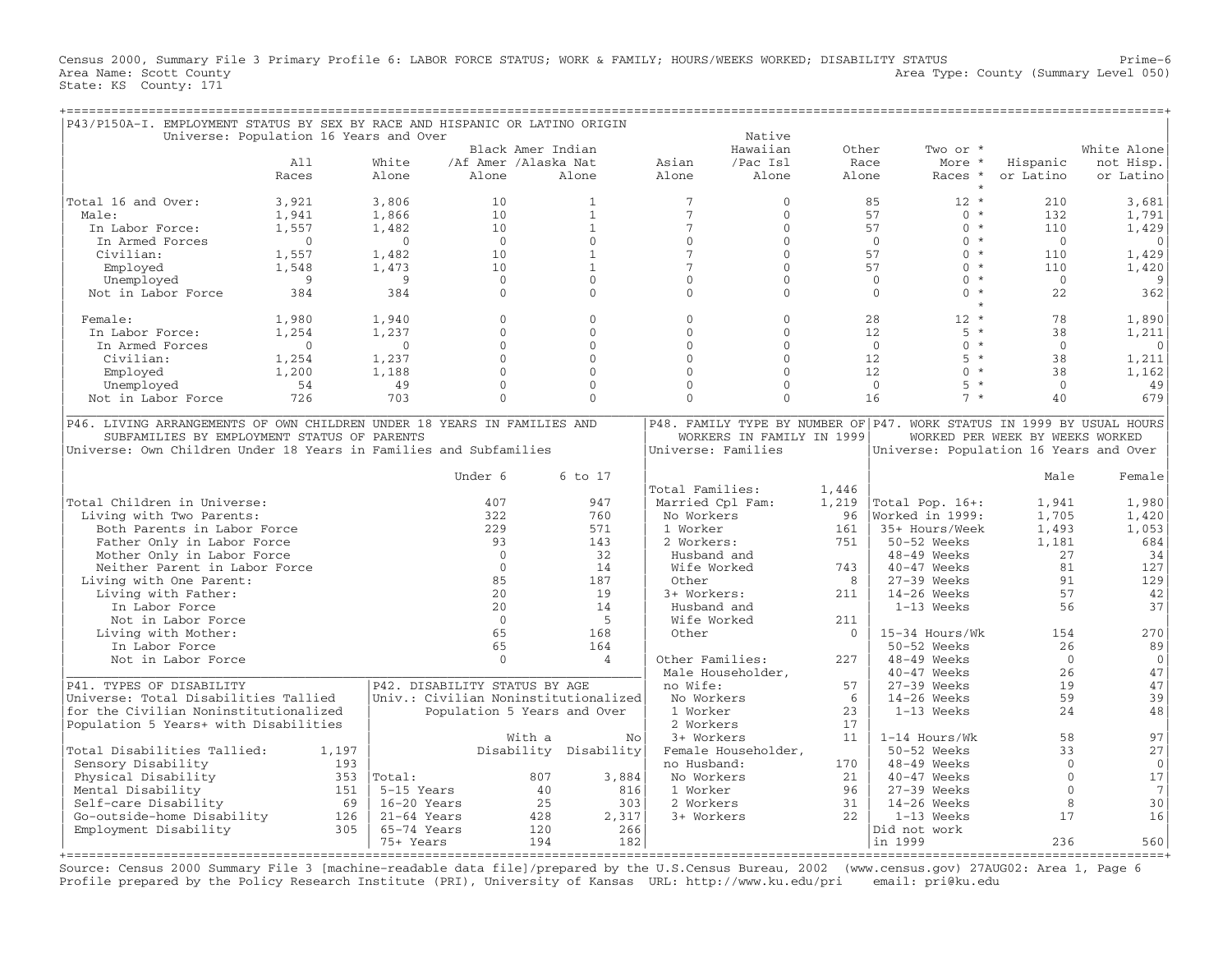| P50. OCCUPATION                             |                       |                                            |                 | P51. CLASS OF WORKER BY INDUSTRY       |                     |
|---------------------------------------------|-----------------------|--------------------------------------------|-----------------|----------------------------------------|---------------------|
| Universe: Employed Civilians 16 and Over    |                       |                                            |                 | Universe: Employed Civilians 16 & Over |                     |
|                                             |                       |                                            |                 |                                        |                     |
| Total Employed Civilians 16 and Over:       | 2,748                 |                                            |                 | Total Empl. Civilians 16+:             | 2,748               |
| Management, Profess. & Related Occupations: |                       | 953 Transportation & Material Moving:      |                 | 119 All Industries except              |                     |
| Management, Business, Financial Operations: |                       | 480 Supervisors, Transportation & Material |                 | Agriculture, Forestry,                 |                     |
| Management (except Farmers/Farm Managers)   |                       | 142 Moving Workers                         | 11              | Fishing, Hunting, Mining:              | 2,065               |
| Farmers and Farm Managers                   |                       | 263 Aircraft & Traffic Control             | $\bigcirc$      | Private For-profit Wage                |                     |
| Business & Financial Operations:            |                       | 75 Motor Vehicle Operators                 | 80              | & Salary workers:                      | 1,213               |
| Business Operations Specialists             |                       | 0 Rail, Water & Other Transportation       | 12              | Employee of Private                    |                     |
| Financial Specialists                       |                       |                                            | 16              | Company                                | 1,123               |
|                                             |                       |                                            |                 | Self-employed in Own                   |                     |
| Professional & Related Occupations:         |                       | 473 P49. INDUSTRY                          |                 | Incorporated Business                  | 90                  |
| Computer & Mathematical Occupations         |                       | 0 Universe: Employed Civilians 16 and Over |                 | Private Not-for-profit                 |                     |
| Architecture & Engineering Occupations:     | $\Omega$              |                                            |                 | Wage & Salary workers                  | 246                 |
| Architects, Surveyors, Cartographers,       |                       | Total Empl. Civilians 16 and Over:         | 2,748           | Local Government Workers               | 275                 |
| & Engineers                                 | 0 <sup>1</sup>        | Agriculture, Forestry, Fishing,            |                 | State Government Workers               | 81                  |
| Drafters, Engineering & Map Technicians     | $\Omega$              | Hunting & Mining:                          | 683             | Federal Govt Workers                   | 21                  |
| Life, Physical & Social Science Occupatns   | 8 <sup>1</sup>        | Agric, Forestry, Fishing, & Hunting        | 654             | Self-Employed in Own                   |                     |
| Community & Social Services                 | 52                    | Mining                                     | 29              | Not Incorp. Business                   | 221                 |
| Legal Occupations                           | -91                   |                                            |                 | Unpaid Family Workers                  | 8 <sup>1</sup>      |
| Education, Training & Library Occupations   | 232                   | Construction                               | 200             |                                        |                     |
|                                             |                       | Manufacturing                              | 95              |                                        |                     |
| Arts, Design, Entertainment, Sports,        | 2.7                   |                                            |                 | Agriculture, Forestry,                 |                     |
| & Media Occupations                         |                       |                                            |                 | Fishing, Hunting, Mining:              | 683                 |
| Healthcare Practitioners & Technical Occ:   | 145                   | Wholesale Trade                            | 78              |                                        |                     |
| Health Diagnosing, Treating Practitioners   |                       | Retail Trade                               | 303             | Agriculture, Forestry,                 |                     |
| & Technical Occupations                     | 77                    |                                            |                 | Fishing & Hunting:                     | 654                 |
| Health Technologists & Technicians          | 68                    | Transportation, Warehousing                |                 | Private For-profit Wage                |                     |
|                                             |                       | & Utilities:                               | 153             | & Salary workers:                      | 507                 |
| Service Occupations:                        | 432                   | Transportation & Warehousing               | 119             | Employee of Private                    |                     |
| Healthcare Support Occupations              | 71                    | Utilities                                  | 34              | Company                                | 386                 |
| Protective Service Occupations:             | 34                    |                                            |                 | Self-employed in Own                   |                     |
| Fire Fighting, Prevention, & Law            |                       | Information                                | 15 <sup>1</sup> | Incorporated Business                  | 121                 |
| Enforcement Workers, inc Supervisors        | 34                    |                                            |                 | Private Not-for-profit                 |                     |
| Other Protective Services inc Supervisors   | $\bigcirc$ $\bigcirc$ | Finance, Insurance, Real Estate,           |                 | Wage & Salary workers                  | 0                   |
| Food Preparation & Serving                  | 60                    | Rental & Leasing:                          | 130             | Local Govt Workers                     | 0 <sup>1</sup>      |
| Building & Grounds Cleaning & Maintenance   | 164                   | Finance & Insurance                        | 122             | State Govt Workers                     | $\mathbf 0$         |
| Personal Care & Service                     | 103                   | Real Estate & Rental & Leasing             | 8               | Federal Govt Workers                   | $\mathbf{0}$        |
|                                             |                       |                                            |                 | Self-Employed in Own                   |                     |
| Sales & Office Occupations:                 | 5371                  | Professional, Scientific, Management,      |                 | Not Incorp. Business                   | 139                 |
| Sales & Related Occupations                 | 231                   | Administrative & Waste Management:         | 145             | Unpaid Family Workers                  | 8                   |
|                                             |                       |                                            |                 |                                        |                     |
| Office & Administrative Support             | $306$                 | Professional, Scientific & Tech Serv       | 86              |                                        |                     |
|                                             |                       | Management of Companies & Enterprises      | $\overline{0}$  | Mining:                                | 29                  |
| Farming, Fishing & Forestry                 | 249                   | Admin, Support, Waste Management Serv      | 59              | Private For-profit Wage                |                     |
|                                             |                       |                                            |                 | & Salary workers:                      | 29                  |
| Construction, Extraction & Maintenance Occ: | 330l                  | Educational, Health & Social Services:     | 584             | Employee-Private Comp                  | 29                  |
| Construction & Extraction Occupations:      | 175                   | Educational Services                       | 276             | Self-employed in Own                   |                     |
| Supervisors, Construction &                 |                       | Health Care & Social Assistance            | 308             | Incorporated Business                  | $\overline{0}$      |
| Extraction Workers                          | 33                    |                                            |                 | Private Not-for-profit                 |                     |
| Construction Trade Workers                  | 142                   | Arts, Entertainment, Recreation,           |                 | Wage & Salary workers                  | $\mathsf{O}\xspace$ |
| Extraction Workers                          | 0 <sup>1</sup>        | Accommodation & Food Services:             | 115             | Local Govt Workers                     | $\mathbf 0$         |
| Installation, Maintenance & Repair Occupat  | 155                   | Arts, Entertainment & Recreation           | 29              | State Govt Workers                     | $\mathsf{O}\xspace$ |
|                                             |                       | Accommodation & Food Services              | 86              | Federal Govt Workers                   | $\circ$             |
| Production, Transportation & Material       |                       |                                            |                 | Self-Employed in Own                   |                     |
| Moving Occupations:                         |                       | 247 Other Services (except Public Admin.)  | 192             | Not Incorp. Business                   | $\circ$             |
| Production Occupations                      |                       | 128 Public Administration                  | 55              |                                        | $\mathbb O$         |
|                                             |                       |                                            |                 | Unpaid Family Workers                  |                     |

Source: Census 2000 Summary File 3 [machine−readable data file]/prepared by the U.S.Census Bureau, 2002 (www.census.gov) 27AUG02: Area 1, Page 7 Profile prepared by the Policy Research Institute (PRI), University of Kansas URL: http://www.ku.edu/pri email: pri@ku.edu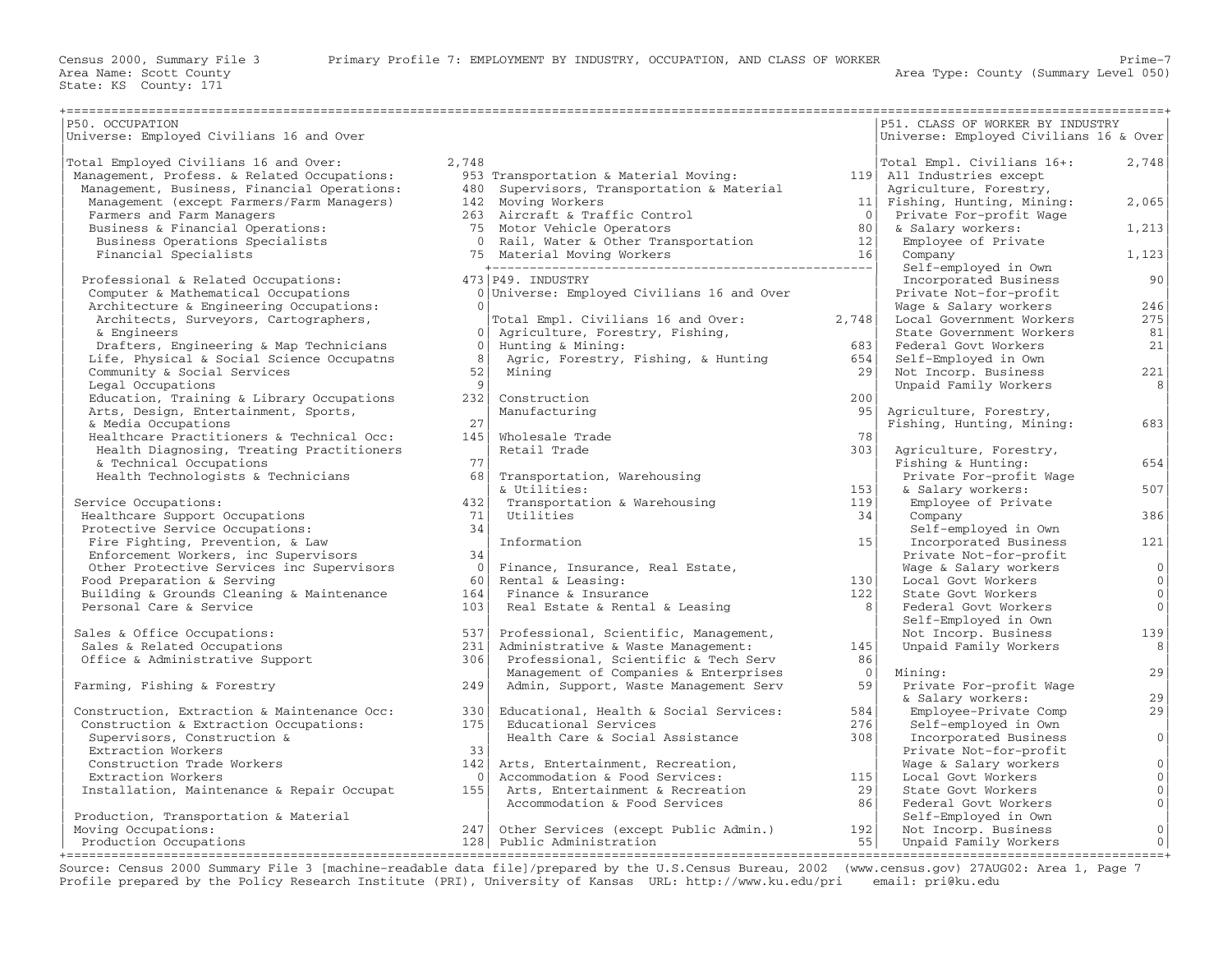State: KS County: 171

Census 2000, Summary File 3 Primary Profile 8: PLACE OF WORK; TRAVEL TO WORK; VETERAN STATUS AND MILITARY SERVICE Prime−8 Area Name: Scott County 1999 and County Area Type: County (Summary Level 050)

|                                                                                                                                                                        |                                        | P30. MEANS OF TRANSPORTATION TO WORK<br>Universe: Workers 16 Years and Over                                                  |                 | P39. ARMED FORCES STATUS/VETERAN STATUS BY AGE<br>Universe: Population 18 Years and Over |                |                 |
|------------------------------------------------------------------------------------------------------------------------------------------------------------------------|----------------------------------------|------------------------------------------------------------------------------------------------------------------------------|-----------------|------------------------------------------------------------------------------------------|----------------|-----------------|
|                                                                                                                                                                        |                                        |                                                                                                                              |                 |                                                                                          |                |                 |
| Total Workers 16 and over: 2,748                                                                                                                                       |                                        | Total Workers 16 and over:                                                                                                   | 2,748           |                                                                                          | 18 to 64       | 65 and Over     |
| Worked in State of Residence:<br>Worked in County of Residence<br>2,443<br>Worked Outside County of Residence<br>291<br>Worked Outside State of Residence<br>291<br>14 |                                        | Car, Truck, or Van: $2,497$<br>Drove Alone $2,196$                                                                           |                 | Total 18 and Over:                                                                       | 2,901          | 840             |
|                                                                                                                                                                        |                                        | bull,<br>Drove Alone<br>Carnooled                                                                                            |                 |                                                                                          |                |                 |
|                                                                                                                                                                        |                                        |                                                                                                                              | 301             |                                                                                          | $\overline{0}$ | $\overline{0}$  |
|                                                                                                                                                                        |                                        |                                                                                                                              |                 | In Armed Forces<br>Civilian:                                                             | 2,901          | 840             |
|                                                                                                                                                                        |                                        | Public Transportation: 0<br>Bus or Trolley Bus 0                                                                             |                 | Veteran<br>Nonveteran                                                                    | 255            | 220             |
| Living in an MSA/PMSA:                                                                                                                                                 | $\cap$                                 |                                                                                                                              |                 |                                                                                          | 2,646          | 620             |
|                                                                                                                                                                        |                                        |                                                                                                                              |                 |                                                                                          |                |                 |
| Living in a Central City:<br>Worked in MSA/PMSA of Residence:                                                                                                          | $\Omega$                               | Streetcar or Trolley Car<br>(Público in Puerto Rico)<br>Subway or Elevated 0                                                 |                 |                                                                                          |                |                 |
|                                                                                                                                                                        | $\Omega$                               |                                                                                                                              |                 | P40. PERIOD OF MILITARY SERVICE                                                          |                |                 |
|                                                                                                                                                                        | $\Omega$                               | Railroad                                                                                                                     | $\Omega$        | Universe: Civilian Veterans 18 Years and Over                                            |                |                 |
| Central City<br>Remainder of this MSA/PMSA<br>Worked Outside MSA/PMSA of Residence:                                                                                    | $\Omega$                               | Ferryboat                                                                                                                    | $\Omega$        |                                                                                          |                |                 |
|                                                                                                                                                                        | $\Omega$                               | Taxicab                                                                                                                      | $\Omega$        | Total Civilian Veterans 18 & Over:                                                       |                | 475             |
| Worked in a Different MSA/PMSA:                                                                                                                                        | $\Omega$                               |                                                                                                                              |                 |                                                                                          |                |                 |
| Central City                                                                                                                                                           | $\Omega$                               | Motorcycle                                                                                                                   | $7\overline{ }$ | August 1990 or Later                                                                     |                |                 |
| Remainder of Different MSA/PMSA                                                                                                                                        | $0-1$                                  | Bicycle                                                                                                                      | $\overline{0}$  | (including Persian Gulf War):                                                            |                | $\mathbf{0}$    |
| Worked Outside any MSA/PMSA                                                                                                                                            | $\Omega$                               | Walked                                                                                                                       | 76              | Served in Vietnam Era                                                                    |                | $\Omega$        |
|                                                                                                                                                                        |                                        | Other means                                                                                                                  | 8               | No Vietnam Era Service:                                                                  |                | $\mathbf{0}$    |
| Living in Remainder of an MSA/PMSA:                                                                                                                                    | $\circ$                                |                                                                                                                              |                 | Served September 1980 or Later:                                                          |                | $\mathbb O$     |
| wing in remainder of an MSA/PMSA:<br>Worked in MSA/PMSA of Residence:<br>Control C'                                                                                    | $\Omega$                               | Worked at Home                                                                                                               | 160             | Served Under 2 Years                                                                     |                | $\mathbf{0}$    |
| Central City                                                                                                                                                           | $\Omega$                               |                                                                                                                              |                 | Served 2 or More Years                                                                   |                | $\mathbb O$     |
|                                                                                                                                                                        | $\Omega$                               |                                                                                                                              |                 | Served 2 or more rears<br>Served Prior to September 1980                                 |                | $\mathbb O$     |
| Remainder of this MSA/PMSA<br>Worked Outside MSA/PMSA of Residence:                                                                                                    | $\Omega$                               | P31. TRAVEL TIME TO WORK                                                                                                     |                 |                                                                                          |                |                 |
| Worked in a Different MSA/PMSA:                                                                                                                                        | $\Omega$                               | Universe: Workers 16 Years and Over                                                                                          |                 | May 1975-July 1990 Only:                                                                 |                | 49              |
| Central City                                                                                                                                                           | $\Omega$                               |                                                                                                                              |                 | September 1980-July 1990 Only:                                                           |                | 28              |
|                                                                                                                                                                        |                                        |                                                                                                                              |                 | Served Under 2 Years                                                                     |                | 16              |
| Remainder of Different MSA/PMSA $0$<br>Worked Outside any MSA/PMSA $0$                                                                                                 |                                        | Total Workers 16 and over:                                                                                                   | 2,748           |                                                                                          |                |                 |
| Worked Outside any MSA/PMSA                                                                                                                                            |                                        |                                                                                                                              |                 | Served 2 or More Years                                                                   |                | 12              |
|                                                                                                                                                                        |                                        | Did not Work at Home: 2,588                                                                                                  |                 | Other May 1975-July 1990 Service                                                         |                | 21              |
| Not Living in an MSA/PMSA: 2,748<br>Worked in an MSA/PMSA: 2,748<br>Central City 7<br>Remainder of MSA/PMSA 7                                                          |                                        | Less than 5 Minutes                                                                                                          | 528             | Vietnam Era, no Korean War,                                                              |                |                 |
|                                                                                                                                                                        | 14                                     |                                                                                                                              |                 |                                                                                          |                |                 |
|                                                                                                                                                                        | $\begin{array}{c} 7 \\ -7 \end{array}$ | 5 to 9 Minutes<br>10 to 14 Minutes<br>15 to 19 Minutes                                                                       | 740<br>416      | no World War II,                                                                         |                | 138             |
|                                                                                                                                                                        |                                        |                                                                                                                              |                 | no August 1990 or Later                                                                  |                |                 |
|                                                                                                                                                                        |                                        |                                                                                                                              | 261             | Vietnam Era and Korean War,                                                              |                |                 |
|                                                                                                                                                                        |                                        | 20 to 24 Minutes<br>20 to 24 Minutes<br>25 to 29 Minutes                                                                     | 248             | no World War II,                                                                         |                |                 |
| Living in a Place:                                                                                                                                                     |                                        |                                                                                                                              | 46              | no August 1990 or Later                                                                  |                | $\mathbf{0}$    |
|                                                                                                                                                                        |                                        |                                                                                                                              |                 | Vietnam Era, Korean War,                                                                 |                |                 |
| Living in a Place:<br>Worked in Place of Residence 1,284<br>Worked Outside Place of Residence 769<br>Not Living in a Place 695                                         |                                        | 30 to 34 Minutes<br>35 to 39 Minutes<br>40 to 44 Minutes<br>45 to 59 Minutes<br>60 to 89 Minutes<br>90 Minutes or More<br>45 | 131             | and World War II,                                                                        |                |                 |
| Not Living in a Place                                                                                                                                                  |                                        |                                                                                                                              |                 | no August 1990 or Later                                                                  |                | $\Omega$        |
| Living in 12 Selected States:<br>CT/ME/MA/MI/MN/NH/NJ/NY/PA/RI/VT/WI<br>CT/ME/MA/MI/MN/NH/NJ/NY/PA/RI/VT/WI<br>0                                                       |                                        |                                                                                                                              |                 |                                                                                          |                |                 |
|                                                                                                                                                                        |                                        |                                                                                                                              |                 | February 1955-July 1964 Only                                                             |                | 69              |
|                                                                                                                                                                        |                                        |                                                                                                                              |                 |                                                                                          |                |                 |
|                                                                                                                                                                        |                                        |                                                                                                                              |                 | Korean War, no Vietnam Era,                                                              |                |                 |
| % worked in MCD of Residence<br>% Worked Outside MCD of Residence<br>Not Living in the 12 Selected States 2,748                                                        |                                        |                                                                                                                              |                 | no World War II                                                                          |                | 58              |
|                                                                                                                                                                        |                                        | Mean Travel Time: 14.0 minutes                                                                                               |                 | Korean War and World War II,                                                             |                |                 |
|                                                                                                                                                                        |                                        |                                                                                                                              |                 | no Vietnam Era                                                                           |                | $7\overline{ }$ |
|                                                                                                                                                                        |                                        | Worked at Home Norman States and The Monday                                                                                  | 160             |                                                                                          |                |                 |
|                                                                                                                                                                        |                                        |                                                                                                                              |                 | World War II, no Korean War,                                                             |                |                 |
|                                                                                                                                                                        |                                        |                                                                                                                              |                 | no Vietnam Era                                                                           |                | 154             |
|                                                                                                                                                                        |                                        |                                                                                                                              |                 |                                                                                          |                |                 |
|                                                                                                                                                                        |                                        |                                                                                                                              |                 | Other Service Only                                                                       |                | $\Omega$        |
|                                                                                                                                                                        |                                        |                                                                                                                              |                 |                                                                                          |                |                 |
|                                                                                                                                                                        |                                        |                                                                                                                              |                 |                                                                                          |                |                 |
|                                                                                                                                                                        |                                        |                                                                                                                              |                 |                                                                                          |                |                 |

Source: Census 2000 Summary File 3 [machine−readable data file]/prepared by the U.S.Census Bureau, 2002 (www.census.gov) 27AUG02: Area 1, Page 8 Profile prepared by the Policy Research Institute (PRI), University of Kansas URL: http://www.ku.edu/pri email: pri@ku.edu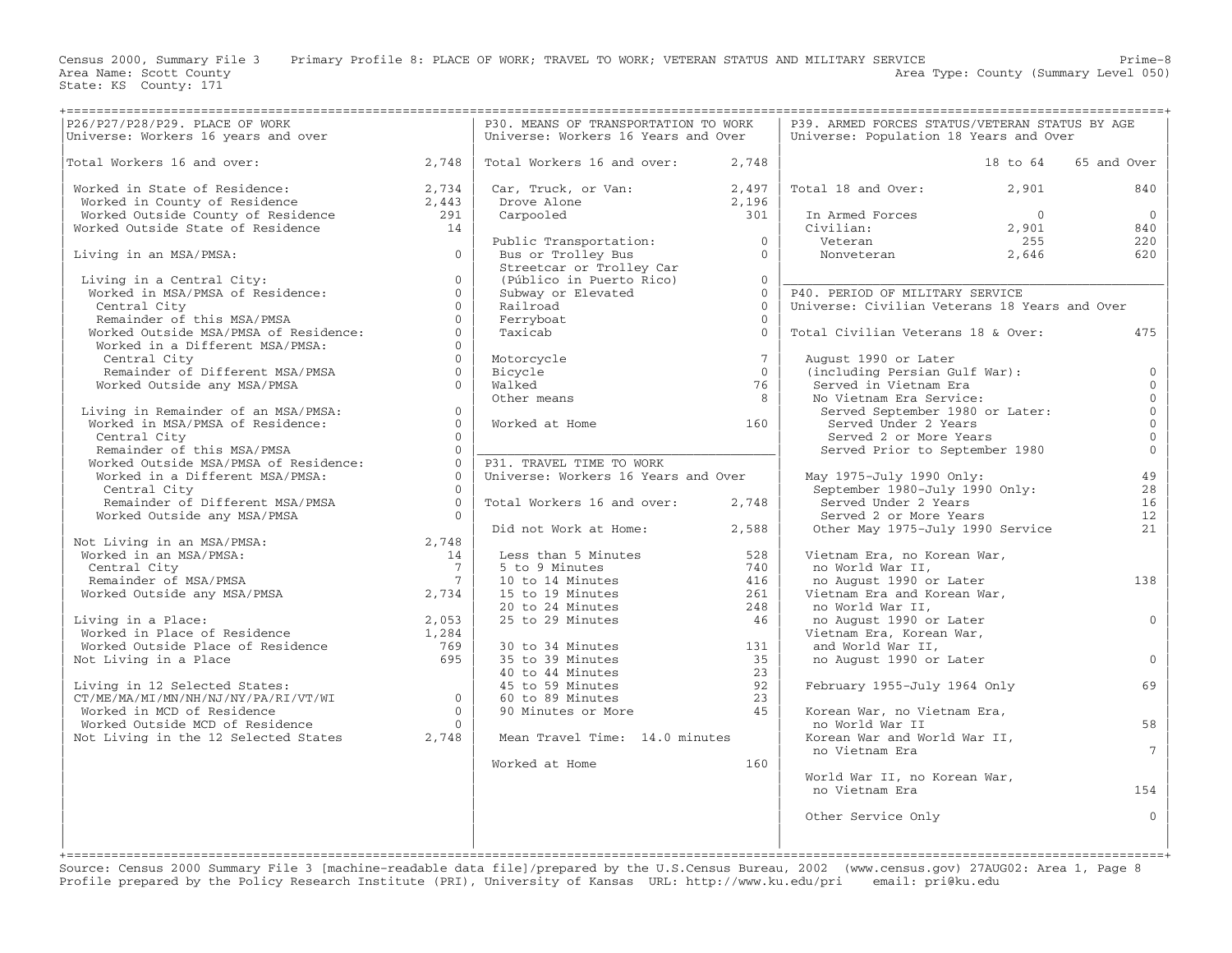Census 2000, Summary File 3 Primary Profile 9: HOUSEHOLD, FAMILY AND PER CAPITA INCOME IN 1999 BY RACE & HISP/LATINO Prime−9 Area Name: Scott County 1999 and County Area Type: County (Summary Level 050) State: KS County: 171

+===================================================================================================================================================+

| P52/P53/P54/P151A-I/P152A-I/P153A-I. HOUSEHOLD INCOME IN 1999 BY RACE AND HISPANIC/LATINO ORIGIN OF HOUSEHOLDER                                                                                                  |            |            |                             |                                           |                |                 |                              |                    |                                     |              |                                        |
|------------------------------------------------------------------------------------------------------------------------------------------------------------------------------------------------------------------|------------|------------|-----------------------------|-------------------------------------------|----------------|-----------------|------------------------------|--------------------|-------------------------------------|--------------|----------------------------------------|
| Universe: Households                                                                                                                                                                                             |            |            |                             |                                           |                |                 |                              |                    |                                     |              |                                        |
|                                                                                                                                                                                                                  | A11        | White      |                             | Black Amer Indian<br>/Af Amer /Alaska Nat |                | Asian           | Nat Hawaiian<br>/Pac Isl     | Other<br>Race      | Two or *<br>More *                  | Hispanic     | White Alone<br>not Hisp.               |
|                                                                                                                                                                                                                  | Races      | Alone      | Alone                       | Alone                                     |                | Alone           | Alone                        | Alone              | Races *                             | or Latino    | or Latino                              |
| Total Households:                                                                                                                                                                                                | 2,047      | 1,993      | 10                          |                                           | $\mathbf{1}$   | 7               | $\Omega$                     | 36                 | $0 *$                               | 81           |                                        |
|                                                                                                                                                                                                                  | 116        | 116        | $\mathbf 0$                 |                                           | $\mathbf{0}$   | $\mathbf{0}$    | $\mathbf 0$                  | $\mathbf 0$        | $0 *$                               | 14           | 1,948<br>102                           |
| Less than $$10,000$<br>$$10,000 - $14,999$                                                                                                                                                                       | 180        | 180        | $\mathbf{0}$                |                                           | $\mathbf{0}$   | $\mathbf{0}$    | $\mathbf{0}$                 | $\mathbf{0}$       | $0 *$                               | $\Omega$     | 180                                    |
|                                                                                                                                                                                                                  | 210        | 210        | $\mathbf 0$                 |                                           | $\mathbf 0$    | $\Omega$        | $\Omega$                     | $\Omega$           | $\Omega$<br>$\star$                 | $\Omega$     | 210                                    |
| $$15,000 - $19,999$                                                                                                                                                                                              |            |            | $\mathbf{0}$                |                                           | $\overline{0}$ | $\Omega$        | $\mathbf{0}$                 | $\mathbf{0}$       | $\Omega$<br>$^{\star}$              | $\Omega$     | 141                                    |
| $$20,000 - $24,999$                                                                                                                                                                                              | 141<br>168 | 141<br>167 | $\Omega$                    |                                           | $\mathbf{1}$   | $\Omega$        | $\Omega$                     | $\mathbf{0}$       | $0 *$                               | 10           | 157                                    |
| $$25,000 - $29,999$                                                                                                                                                                                              |            |            |                             |                                           | $\mathbf{0}$   | $\mathbf{0}$    | $\mathbf{0}$                 |                    | $\circ$<br>$\star$                  | 13           |                                        |
| $$30,000 - $34,999$                                                                                                                                                                                              | 123<br>62  | 110<br>62  | $\mathbf 0$<br>$\mathbf{0}$ |                                           | $\mathbf{0}$   | $\Omega$        | $\mathbf{0}$                 | 13<br>$\mathbf{0}$ | $0 *$                               | $\Omega$     | 110                                    |
| $$35,000 - $39,999$                                                                                                                                                                                              | 165        | 165        | $\mathbf{0}$                |                                           | $\Omega$       | $\Omega$        | $\Omega$                     | $\Omega$           | $0 *$                               | 11           | 62<br>154                              |
| $$40,000 - $44,999$                                                                                                                                                                                              |            |            |                             |                                           |                |                 |                              |                    | $^\star$                            |              |                                        |
| $$45,000 - $49,999$                                                                                                                                                                                              | 66         | 66         | $\mathbf 0$                 |                                           | $\mathbf 0$    | $\mathbf{0}$    | $\mathbf 0$                  | $\mathbf{0}$       | $\mathbf{0}$<br>$\star$             | $\mathbf{0}$ | 66                                     |
| $$50,000 - $59,999$                                                                                                                                                                                              | 161        | 161        | $\mathbf{0}$                |                                           | $\mathbf{0}$   | $\Omega$        | $\mathbf{0}$                 | $\mathbf{0}$       | $\Omega$                            | 10           | 151                                    |
| $$60,000 - $74,999$                                                                                                                                                                                              | 266        | 259        | $\mathbf{0}$                |                                           | $\Omega$       | $7\overline{ }$ | $\Omega$                     | $\Omega$           | $\Omega$<br>$^{\star}$              | $\Omega$     | 259                                    |
| $$75,000 - $99,999$                                                                                                                                                                                              | 210        | 177        | 10                          |                                           | 0              | $\mathbf{0}$    | $\mathbf{0}$                 | 23                 | $\mathbf{0}$<br>$\star$             | 23           | 177                                    |
| $$100,000 - $124,999$                                                                                                                                                                                            | 63         | 63         | $\mathbf{0}$                |                                           | $\Omega$       | $\Omega$        | $\Omega$                     | $\Omega$           | $\Omega$<br>$\star$                 | $\Omega$     | 63                                     |
| $$125,000 - $149,999$                                                                                                                                                                                            | 41         | 41         | $\mathbf{0}$                |                                           | $\overline{0}$ | $\Omega$        | $\mathbf{0}$                 | $\Omega$           | $\Omega$<br>$\star$                 | $\Omega$     | 41                                     |
| $$150,000 - $199,999$                                                                                                                                                                                            | 34         | 34         | $\mathbf 0$                 |                                           | $\mathbf 0$    | $\Omega$        | $\mathbf 0$                  | $\Omega$           | $\Omega$<br>$^\star$                | $\Omega$     | 34                                     |
| \$200,000 or more                                                                                                                                                                                                | 41         | 41         | $\mathbf{0}$                |                                           | $\Omega$       | $\Omega$        | $\mathbf{0}$                 | $\Omega$           | $\Omega$<br>$\star$                 | $\Omega$     | 41                                     |
| Median                                                                                                                                                                                                           | \$40,534   | \$40,239   | \$80,488                    | \$26,250                                  |                | \$63,750        | \$0                          | \$76,846           | \$0<br>$\star$                      | \$43,295     | \$40,273                               |
| Mean                                                                                                                                                                                                             | \$51,282   | \$50,819   | \$83,000                    | \$25,900                                  |                | \$64,914        |                              | \$66, 175          | $\star$                             | \$44,772     | \$51,354                               |
| P76-82/P154A-I/P155A-I/P156A-I/P157A-I. FAMILY AND NONFAMILY INCOME IN 1999 BY RACE OF HOUSEHOLDER; PER CAPITA INCOME IN 1999 BY INDIVIDUAL RACE<br>Three Universes: Families, Nonfamily Households, All Persons |            |            |                             |                                           |                |                 |                              |                    |                                     |              |                                        |
|                                                                                                                                                                                                                  |            |            |                             | Black Amer Indian                         |                | Nat Hawaiian    | Other                        | Two or *           |                                     |              | White Alone +----------                |
|                                                                                                                                                                                                                  | A11        | White      | /Af Amer /Alaska Nat        |                                           | Asian          | /Pac Isl        | Race                         |                    | More * Hispanic                     | not Hisp.    | Nonfamily                              |
|                                                                                                                                                                                                                  | Races      | Alone      | Alone                       | Alone                                     | Alone          | Alone           | Alone                        |                    | Races * or Latino                   | or Latino    | Households                             |
| Total Families:                                                                                                                                                                                                  | 1,446      | 1,418      | 10                          | $\Omega$                                  | 7              |                 | $\Omega$<br>11               | $\Omega$           | $\star$<br>56                       | 1,373        | 601                                    |
| Less than $$10,000$                                                                                                                                                                                              | 22         | 22         | $\Omega$                    | $\mathbf{0}$                              | $\mathbf{0}$   |                 | $\Omega$<br>$\mathbf{0}$     | $0 *$              | 14<br>$^\star$                      | 8            | 99                                     |
| $$10,000 - $14,999$                                                                                                                                                                                              | 45         | 45         | $\mathbf{0}$                | $\mathbf 0$                               | $\mathbf{0}$   |                 | $\mathbf{0}$<br>$\mathbf{0}$ | $\mathbf{0}$       | $\mathbf 0$                         | 45           | 138                                    |
| $$15,000 - $19,999$                                                                                                                                                                                              | 131        | 131        | $\Omega$                    | $\Omega$                                  | $\Omega$       |                 | $\Omega$<br>$\Omega$         | $0 *$              | 10                                  | 121          | 81                                     |
| $$20,000 - $24,999$                                                                                                                                                                                              | 94         | 94         | $\mathbf{0}$                | $\mathbf{0}$                              | $\mathbf{0}$   |                 | $\mathbf{0}$<br>$\mathbf{0}$ | $\mathbf{0}$       | $\star$<br>$\mathbf{0}$             | 94           | 47                                     |
| $$25,000 - $29,999$                                                                                                                                                                                              | 104        | 104        | $\mathbf{0}$                | $\mathbf{0}$                              | $\mathbf{0}$   |                 | $\mathbf{0}$<br>$\mathbf{0}$ | $\Omega$           | $\star$<br>$\mathbf{0}$             | 104          | 54                                     |
| $$30,000 - $34,999$                                                                                                                                                                                              | 70         | 70         | $\Omega$                    | $\Omega$                                  | $\Omega$       |                 | $\Omega$<br>$\Omega$         | $\Omega$           | $\star$<br>$\Omega$                 | 70           | 53                                     |
| $$35,000 - $39,999$                                                                                                                                                                                              | 53         | 53         | $\mathbf 0$                 | $\Omega$                                  | $\Omega$       |                 | $\Omega$<br>$\Omega$         | $\Omega$           | $\star$<br>$\mathbf 0$              | 53           | 18                                     |
| $$40,000 - $44,999$                                                                                                                                                                                              | 129        | 129        | $\mathbf{0}$                | $\mathbf{0}$                              | $\mathbf{0}$   |                 | $\Omega$<br>$\mathbf{0}$     | $\Omega$           | $\star$<br>11                       | 118          | 36                                     |
| $$45,000 - $49,999$                                                                                                                                                                                              | 66         | 66         | $\Omega$                    | $\Omega$                                  | $\Omega$       |                 | $\Omega$<br>$\Omega$         | $\Omega$           | $\star$<br>$\Omega$                 | 66           | $\mathbf{0}$                           |
| $$50,000 - $59,999$                                                                                                                                                                                              | 141        | 141        | $\mathbf 0$                 | $\mathbf{0}$                              | $\mathbf{0}$   |                 | $\mathbf{0}$<br>$\mathbf{0}$ | $\mathbf{0}$       | $\star$<br>10                       | 131          | 20                                     |
| $$60,000 - $74,999$                                                                                                                                                                                              | 247        | 240        | $\mathbf{0}$                | $\mathbf{0}$                              | 7              |                 | $\mathbf{0}$<br>$\mathbf{0}$ | $\Omega$           | $\star$<br>$\mathbf{0}$             | 240          | 19                                     |
| $$75,000 - $99,999$                                                                                                                                                                                              | 191        | 170        | 10                          | $\Omega$                                  | $\Omega$       |                 | $\Omega$<br>11               | $\Omega$           | $\star$<br>11                       | 170          | 19                                     |
| $$100,000 - $124,999$                                                                                                                                                                                            | 54         | 54         | $\mathbf 0$                 | 0                                         | $\mathbf{0}$   |                 | $\mathbf{0}$<br>$\mathbf 0$  | $\mathbf{0}$       | $\star$<br>$\mathbf{0}$             | 54           | $\overline{0}$                         |
| $$125,000 - $149,999$                                                                                                                                                                                            | 24         | 24         | $\mathbf{0}$                | $\mathbf{0}$                              | $\mathbf{0}$   |                 | $\mathbf{0}$<br>$\mathbf{0}$ | $\mathbf{0}$       | $^\star$<br>$\mathbf{0}$            | 24           | 17                                     |
| $$150,000 - $199,999$                                                                                                                                                                                            | 34         | 34         | $\Omega$                    | $\Omega$                                  | $\Omega$       |                 | $\Omega$<br>$\Omega$         | $\Omega$           | $\star$<br>$\Omega$                 | 34           | $\mathbf{0}$                           |
| \$200,000 or more                                                                                                                                                                                                | 41         | 41         | $\mathbf{0}$                | $\mathbf{0}$                              | $\mathbf{0}$   |                 | $\mathbf{0}$<br>$\mathbf{0}$ | $\mathbf{0}$       | $\star$<br>$\mathbf{0}$<br>$^\star$ | 41           | $\mathbf{0}$                           |
| Family Median                                                                                                                                                                                                    | \$50,549   | \$49,569   | \$80,488                    | \$0                                       | \$63,750       |                 | \$0\$<br>\$75,487            | $$0 *$             | \$43,409                            | \$50,605     | N/A                                    |
| Family Mean                                                                                                                                                                                                      | \$60,739   | N/A        | N/A                         | N/A                                       | N/A            |                 | N/A<br>N/A                   | $N/A$ *            | N/A                                 | N/A          | N/A                                    |
|                                                                                                                                                                                                                  |            |            |                             |                                           |                |                 |                              |                    | $\star$                             |              |                                        |
| NonFamily Median                                                                                                                                                                                                 | N/A        | \$18,662   | \$0                         | \$26, 250                                 | \$0            |                 | \$0<br>\$32,404              | $$0*$              | \$32,404                            | \$18,662     | \$19,232                               |
| NonFamily Mean                                                                                                                                                                                                   | N/A        | N/A        | N/A                         | N/A                                       | N/A            |                 | N/A<br>N/A                   | $N/A$ *            | N/A                                 | N/A          | \$27,254                               |
| Per Capita-All Pers                                                                                                                                                                                              | \$20,443   | \$20,631   | \$50,000                    | \$2,933                                   | \$36,757       |                 | \$0<br>\$17,999              | $$1,665$ *         | \$10,826                            | \$21,208     | N/A<br>. ============================= |

Source: Census 2000 Summary File 3 [machine−readable data file]/prepared by the U.S.Census Bureau, 2002 (www.census.gov) 27AUG02: Area 1, Page 9 Profile prepared by the Policy Research Institute (PRI), University of Kansas URL: http://www.ku.edu/pri email: pri@ku.edu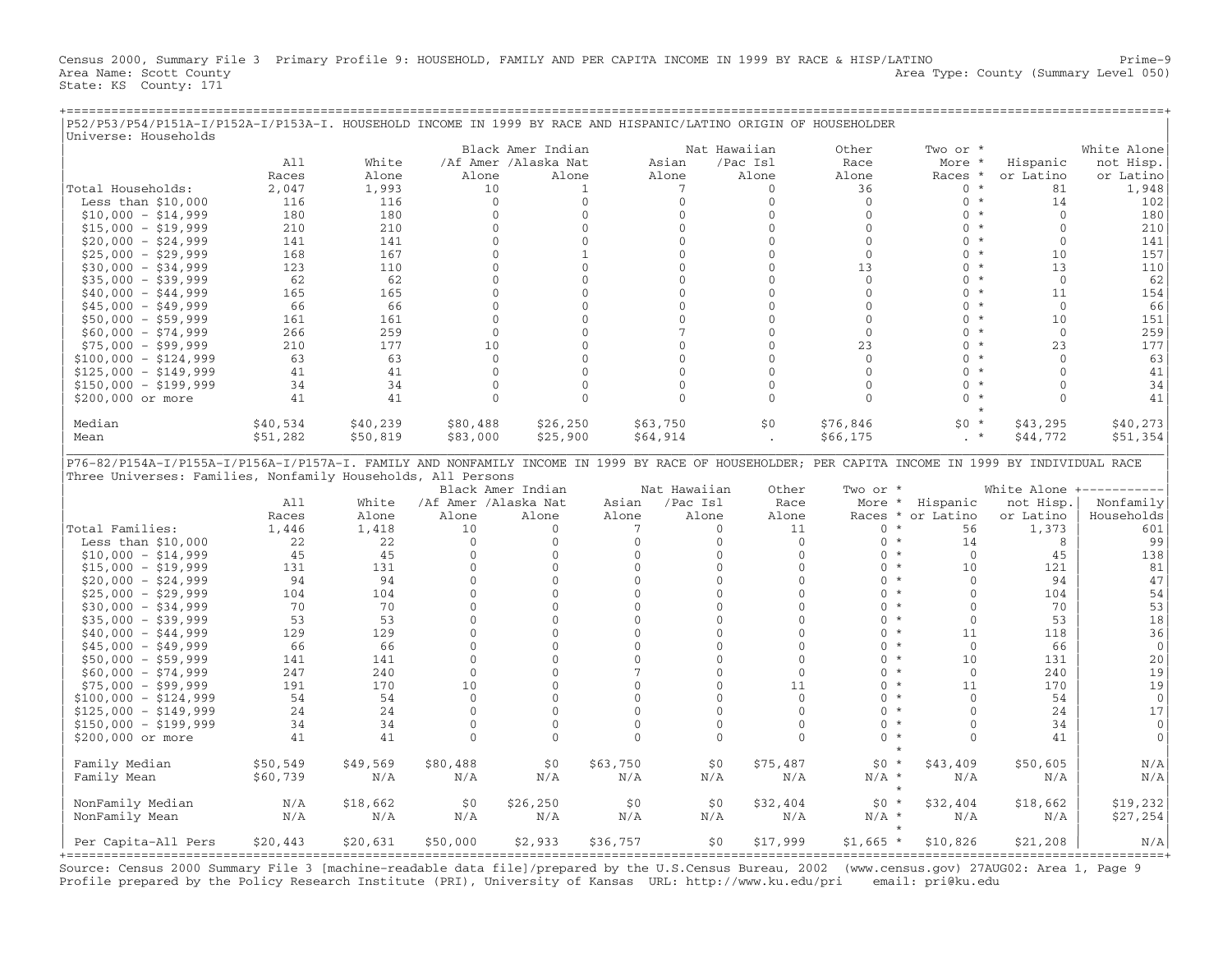Census 2000, Summary File 3 Primary Profile 10: SOURCE OF INCOME, EARNINGS; POVERTY STATUS OF PERSONS BY RACE/HISPANIC Prime−10 Area Type: County (Summary Level 050) Area Name: Scott County<br>State: KS County: 171

| P58-P75. SOURCE OF HOUSEHOLD INCOME IN 1999                                      |                         |              | P85/PCT47. MEDIAN EARNINGS IN 1999            |                      |         |                           |                         |                          |              |                | PCT50. RATIO OF INCOME IN 1999 TO POVERTY LEVEL BY AGE |
|----------------------------------------------------------------------------------|-------------------------|--------------|-----------------------------------------------|----------------------|---------|---------------------------|-------------------------|--------------------------|--------------|----------------|--------------------------------------------------------|
| Nine Universes: Households with Income from                                      |                         |              | Univ.: Population 16 and Over with Earnings   |                      |         |                           |                         |                          |              |                | Univ: Population for Whom Poverty Status is Determined |
|                                                                                  | Each Specified Source   |              |                                               |                      |         |                           |                         |                          |              |                |                                                        |
|                                                                                  |                         |              |                                               |                      |         | -Median Earnings in 1999- |                         |                          | Under 5      | 5 to 11        | 12 to 17                                               |
|                                                                                  | Households              | Mean         |                                               | Worked Full-time     |         |                           |                         |                          |              |                |                                                        |
|                                                                                  | with                    | from         |                                               | Year-round           |         | Total                     |                         | Total Universe:          | 342          | 497            | 533                                                    |
|                                                                                  | Source                  | Source       |                                               |                      |         |                           |                         | Under 0.50               | $\Omega$     | 15             | 25                                                     |
|                                                                                  |                         |              | Both Sexes:                                   | \$29,311             |         | \$20,689                  |                         | $0.50 - 0.74$            | 14           | $\Omega$       | $\mathbf{0}$                                           |
| Earnings                                                                         | 1,738                   | \$49,282     | Male                                          | \$32,166             |         | \$26,709                  |                         | $0.75 - 0.99$            | $\Omega$     | 20             | 10                                                     |
|                                                                                  |                         |              | Female                                        | \$20,221             |         | \$14,000                  |                         | $1.00 - 1.24$            | 34           | 13             | 19                                                     |
| Wages or Salary                                                                  | 1,553                   | \$47,066     |                                               |                      |         |                           |                         | $1.25 - 1.49$            | 63           | 81             | 59                                                     |
|                                                                                  |                         |              | P88. RATIO OF INCOME IN 1999 TO POVERTY LEVEL |                      |         |                           |                         | $1.50 - 1.74$            | 15           | $\Omega$       | 12                                                     |
| Self Employment                                                                  | 558                     | \$22,508     | Universe: Population for Whom Poverty         |                      |         |                           |                         | $1.75 - 1.84$            | $\Omega$     | $\overline{5}$ | 14                                                     |
|                                                                                  |                         |              |                                               | Status is Determined |         |                           |                         | $1.85 - 1.99$            | 19           | 11             | 34                                                     |
| Interest, Dividends,                                                             |                         |              |                                               |                      |         | Cumulative                |                         | $2.00$ & over            | 197          | 352            | 360                                                    |
| or Net Rental                                                                    | 892                     | \$11,254     |                                               |                      | Persons | Percent                   |                         |                          |              |                |                                                        |
|                                                                                  |                         |              |                                               |                      |         |                           |                         |                          | 18 to 44     |                | 45 to 64 65 and Over                                   |
| Social Security                                                                  | 602                     | \$11,060     | Total Universe:                               |                      | 5,027   | 100.0%                    |                         |                          |              |                |                                                        |
|                                                                                  |                         |              | Under 0.50                                    |                      | 111     | 2.2%                      |                         | Total Universe:          | 1,683        | 1,210          | 762                                                    |
| Supplemental                                                                     |                         |              | $0.50 - 0.74$                                 |                      | 45      | 3.1%                      |                         | Under 0.50               | 34           | 6              | 31                                                     |
|                                                                                  | 47                      | \$7,777      | $0.75 - 0.99$                                 |                      | 100     | 5.1%                      |                         | $0.50 - 0.74$            | 21           | 10             | $\mathbf{0}$                                           |
| Security (SSI)                                                                   |                         |              |                                               |                      |         |                           |                         |                          |              | 18             |                                                        |
|                                                                                  |                         |              | $1.00 - 1.24$                                 |                      | 195     | 9.0%                      |                         | $0.75 - 0.99$            | 21           |                | 31                                                     |
| Public Assistance                                                                | 8                       | \$150        | $1.25 - 1.49$                                 |                      | 470     | 18.3%                     |                         | $1.00 - 1.24$            | 71           | 27             | 31                                                     |
|                                                                                  |                         |              | $1.50 - 1.74$                                 |                      | 235     | 23.0%                     |                         | $1.25 - 1.49$            | 150          | 34             | 83                                                     |
| Retirement                                                                       | 160                     | \$8,179      | $1.75 - 1.84$                                 |                      | 83      | 24.6%                     |                         | $1.50 - 1.74$            | 81           | 83             | 44                                                     |
|                                                                                  |                         |              | $1.85 - 1.99$                                 |                      | 188     | 28.4%                     |                         | $1.75 - 1.84$            | 35           | $\overline{0}$ | 29                                                     |
| Other Types                                                                      | 238                     | \$3,990      | $2.00$ & over                                 |                      | 3,600   | 100.0%                    |                         | $1.85 - 1.99$            | 79           | 23             | 22                                                     |
|                                                                                  |                         |              |                                               |                      |         |                           |                         | $2.00$ & over            | 1,191        | 1,009          | 491                                                    |
|                                                                                  |                         |              |                                               |                      |         |                           |                         |                          |              |                |                                                        |
| P87/P159A-I. POVERTY STATUS IN 1999 BY AGE BY RACE AND HISPANIC OR LATINO ORIGIN |                         |              |                                               |                      |         |                           |                         |                          |              |                |                                                        |
| Universe: Population for Whom Poverty Status is Determined                       |                         |              |                                               |                      |         |                           |                         |                          |              |                |                                                        |
|                                                                                  |                         |              |                                               |                      |         | $---$ Black/African $---$ |                         | -- American Indian/--    |              |                |                                                        |
|                                                                                  | $----$ All Races $----$ |              | $---$ White Alone $---$                       |                      |         | American Alone            |                         | Alaska Native Alone      |              |                | $--- A {\bf s}$ Asian Alone $---$                      |
|                                                                                  | Below                   | Above        | Below                                         | Above                |         | Below                     | Above                   | Below                    | Above        | Below          | Above                                                  |
|                                                                                  |                         |              |                                               |                      |         |                           |                         |                          |              |                |                                                        |
| Total Universe:                                                                  | 256                     | 4,771        | 252                                           | 4,601                |         | $\mathbf{0}$              | 10                      | $\Omega$                 | $\mathbf{1}$ | $\Omega$       |                                                        |
| Under 5 Years                                                                    | 14                      | 328          | 14                                            | 279                  |         | $\Omega$                  | $\Omega$                | $\Omega$                 | $\cap$       | $\cap$         | $\mathbf 0$                                            |
| 5 Years                                                                          | 15                      | 50           | 15                                            | 50                   |         | $\Omega$                  | $\Omega$                | $\Omega$                 | $\Omega$     | $\Omega$       | $\mathbf{0}$                                           |
| 6 to 11 Years                                                                    | 20                      | 412          | 20                                            | 402                  |         | $\Omega$                  | $\Omega$                | $\Omega$                 | $\Omega$     | $\Omega$       | $\mathbf{0}$                                           |
| 12 to 17 Years                                                                   | 35                      | 498          | 33                                            | 489                  |         | $\Omega$                  | $\overline{0}$          | $\Omega$                 | $\Omega$     | $\bigcap$      | $\mathbf{0}$                                           |
| 18 to 64 Years                                                                   | 110                     | 2,783        | 108                                           | 2,681                |         | $\mathbf{0}$              | 10                      | $\Omega$                 | $\mathbf{1}$ | $\Omega$       | 7                                                      |
| 65 to 74 Years                                                                   | 32                      | 354          | 32                                            | 354                  |         | $\Omega$                  | $\Omega$                | $\Omega$                 | $\Omega$     | $\Omega$       | $\Omega$                                               |
| 75 Years & Over                                                                  | 30                      | 346          | 30                                            | 346                  |         | $\Omega$                  | $\Omega$                | $\Omega$                 | $\Omega$     | $\Omega$       | $\Omega$                                               |
|                                                                                  |                         |              |                                               |                      |         |                           |                         |                          |              |                |                                                        |
|                                                                                  | Native Hawaiian & Other |              |                                               |                      |         |                           |                         |                          |              |                | $---$ White Alone $---$                                |
|                                                                                  |                         |              | -- Other Race Alone --                        |                      |         | -- Two or More Races --   |                         | * - Hispanic or Latino - |              |                | not Hispanic or Latino                                 |
|                                                                                  | Pacific Islander Alone  |              |                                               |                      |         |                           | $\star$                 |                          |              |                |                                                        |
|                                                                                  | Below                   | Above        | Below                                         | Above                |         | Below                     | Above                   | Below                    | Above        | Below          | Above                                                  |
|                                                                                  |                         |              |                                               |                      |         |                           | $\star$                 |                          |              |                |                                                        |
| Total Universe:                                                                  | $\Omega$                | $\Omega$     | $\overline{4}$                                | 100                  |         | $\Omega$                  | 52                      | 75                       | 231          | 181            | 4,470                                                  |
| Under 5 Years                                                                    | $\Omega$                | $\Omega$     | $\Omega$                                      | 19                   |         | $\Omega$                  | 30<br>$\star$           | 8                        | 45           | 6              | 253                                                    |
| 5 Years                                                                          | $\Omega$                | $\Omega$     | $\Omega$                                      | $\Omega$             |         | $\Omega$                  | $\star$<br>$\mathbf{0}$ | 11                       | $\Omega$     | $\overline{4}$ | 50                                                     |
| 6 to 11 Years                                                                    | $\mathbf{0}$            | $\mathbf{0}$ | $\mathbf{0}$                                  | $\Omega$             |         | $\Omega$                  | 10<br>$\star$           | $\overline{0}$           | $\mathbf{0}$ | 20             | 402                                                    |
| 12 to 17 Years                                                                   | $\Omega$                | $\Omega$     | 2                                             | 9                    |         | $\Omega$                  | $\star$<br>$\Omega$     | 2.5                      | 36           | 10             | 462                                                    |
| 18 to 64 Years                                                                   | $\mathbf{0}$            | $\mathbf{0}$ | 2                                             | 72                   |         | $\Omega$                  | $\star$<br>12           | 31                       | 150          | 79             | 2,603                                                  |
| 65 to 74 Years                                                                   | $\Omega$                | $\Omega$     | $\Omega$                                      | $\bigcap$            |         | $\Omega$                  | $\star$<br>$\Omega$     | $\bigcap$                | $\Omega$     | 32             | 354                                                    |
| 75 Years & Over                                                                  | $\mathbf{0}$            | $\Omega$     | $\Omega$                                      | $\Omega$             |         | $\Omega$                  | $\star$<br>$\Omega$     | $\Omega$                 | $\Omega$     | 30             | 346                                                    |
| +================                                                                |                         |              |                                               |                      |         |                           |                         |                          |              |                |                                                        |

Source: Census 2000 Summary File 3 [machine−readable data file]/prepared by the U.S.Census Bureau, 2002 (www.census.gov) 27AUG02: Area 1, Page 10 Profile prepared by the Policy Research Institute (PRI), University of Kansas URL: http://www.ku.edu/pri email: pri@ku.edu